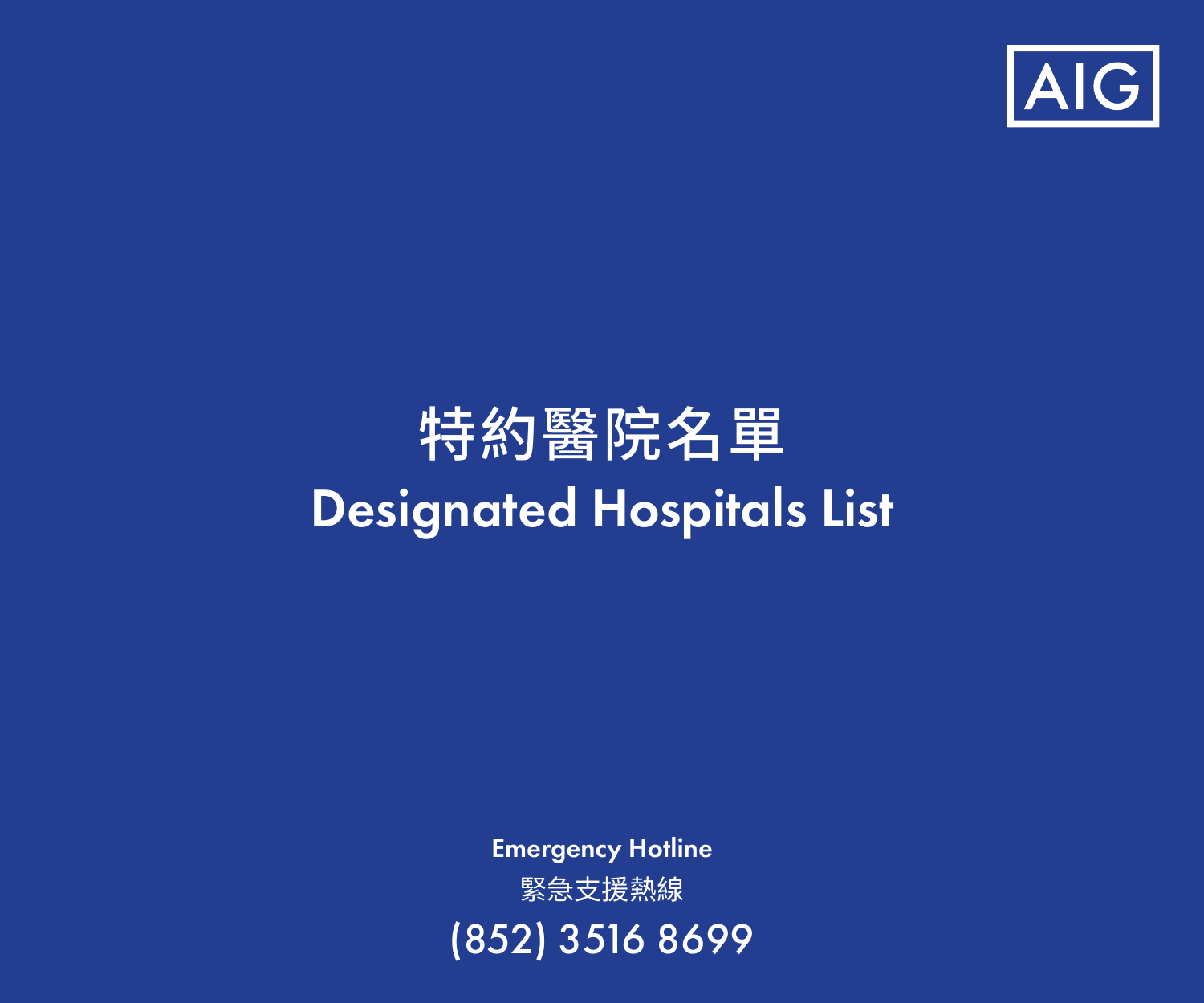# 中國支援卡<br>Ching Assist Card

## 中國支援卡為受保人在中國大陸旅遊時因嚴重受傷或疾病 需入住醫院提供入院按金保證服務。

CHINA Assist Card provides Hospital Admission Deposit Guarantee to the Insured Person if he needs to be confined in a hospital in Mainland China.



出發前請確認您有攜帶中國支援卡及特約醫院名單。 Before departure, please bring your CHINA Assist Card and Designated Hospitals List.

### 使用服務程序如下 Procedures in using CHINA Assist Card:

1. 嚴重受傷及急重病患 Serious Injury or Emergency Sickness 請先往急診部接受治療,辦理入院手續時請出示有效 中國支援卡及身份證明文件讓醫院核對。

Please approach Accident & Emergency Department for treatment and present a valid CHINA Assist Card with indentification document when admitted to the hospital.

#### 2.其他受傷或一般病患 Ordinary Injury or Illness

請先到醫院掛號處掛號,由院方安排到合適部門接受醫 生診治。如醫生會診後,確定病人需要住院,請到指定 醫院部門辦理住院手續,並出示有效中國支援卡及身份 證明文件讓醫院核對。

Please register at the Registration Office in the hospital. You will be directed to the relevant department for doctor's consultation. If the treating doctor advises you to be hospitalized, you or your representative must contact the designated department. Valid CHINA Assist Card and indentification documents are required for verification.

此醫院名單將會不斷更新。為確保閣下能獲得最新的名單及 資訊,請致電Travel Guard國際支援熱線(852)3516 8699。 Hospital listing will change from time to time. To be sure that you are obtaining the most up-to-date listing and information,please immediate call Travel Guard Assistance Hotline at (852) 3516 8699 for assistance.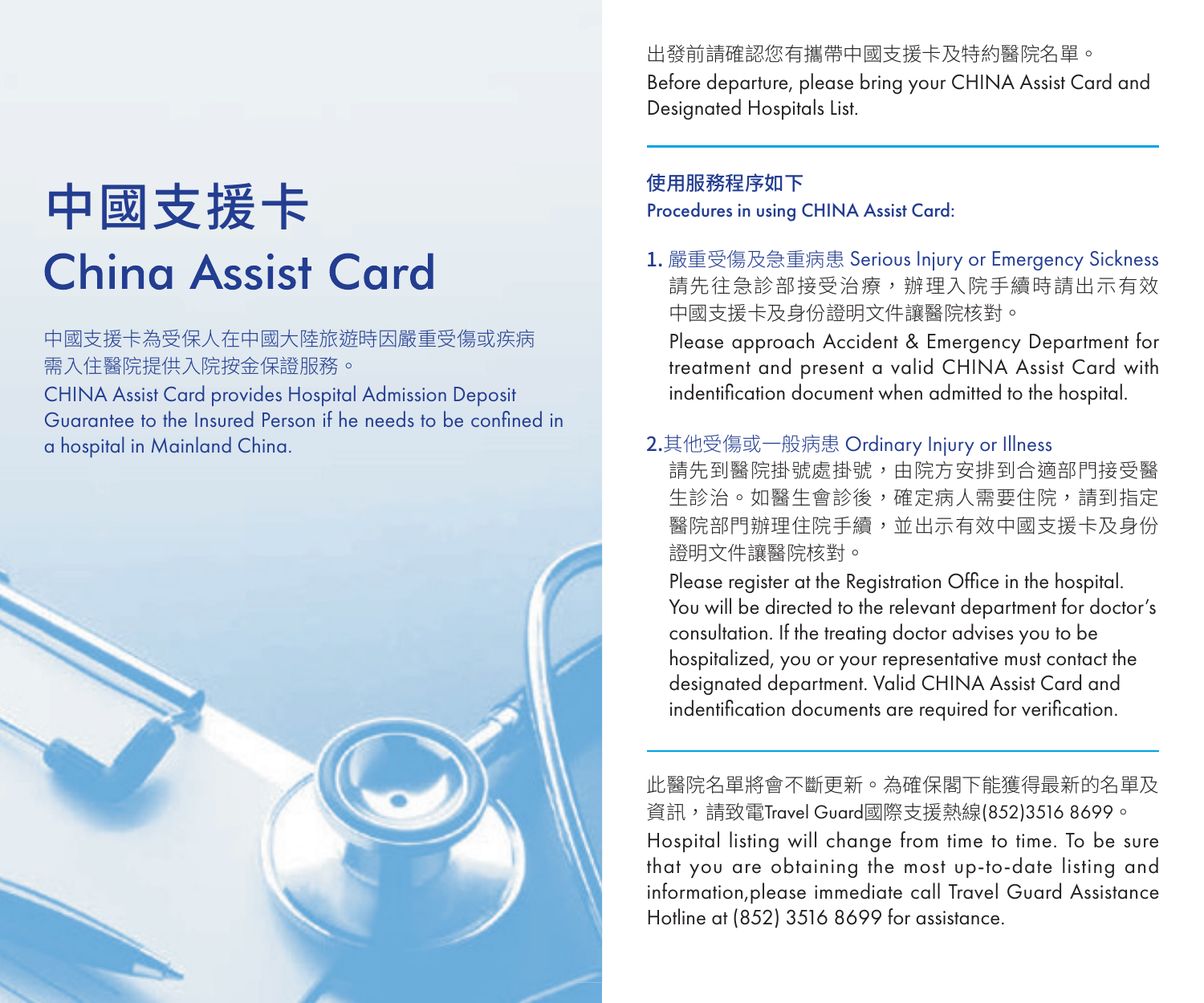| 省/市<br>Province/City | 醫院名稱<br><b>Hospital Name</b>                                          | 地址<br><b>Address</b>                                                                                                                | 電話<br>Tel. No.               |
|----------------------|-----------------------------------------------------------------------|-------------------------------------------------------------------------------------------------------------------------------------|------------------------------|
| 北京<br>Beijing        | 中日友好醫院 (3A)<br>China-Japan Friendship Hospital                        | 北京市朝陽區櫻花園東街2號<br>No. 2, Yinghuayuan East Street,<br>Chaoyang District, Beijing                                                      | 010-84205566                 |
|                      | 北京和睦家醫院 (PRIVATE)<br><b>Beijing United Family Hospital</b>            | 北京市朝陽區將台路2號<br>No. 2 Jiangtai Road, Chaoyang District,<br>Beijing                                                                   | 010-59277000                 |
|                      | 北京天壇普華醫院 (PRIVATE)<br>Beijing Puhua International Hospital            | 北京市東城區天壇南里12號<br>No 12, Tiantan Nanli, Dongcheng District,<br>Beijing                                                               | 010-67035566                 |
|                      | 北京明德醫院 (PRIVATE)<br>Beijing Oasis International Hospital              | 北京市朝陽區酒仙橋北路9號<br>No. 9, Jiuxiangiao North Road,<br>Chaoyang District, Beijing                                                       | 400-876-2747                 |
|                      | 北京燕化醫院 (2A)<br>Beijing Yanhua Hospital                                | 北京市房山區燕山抑風街15號<br>No. 15, Yanshan Yingfeng Street,<br>Fangshan District, Beijing                                                    | 010-81339505                 |
|                      | 北京恒和中西醫結合醫院 (PRIVATE)<br>Beijing Henghe Integrative Medicine Hospital | 北京市東城區西總布胡同46號<br>No.46, West ZongbuHutong,<br>Dongcheng District, Beijing                                                          | 010-65274196<br>010-65272147 |
|                      | 善方醫院 (PRIVATE)<br>Sanfine International Hospital                      | 北京市朝陽區工體北路13號院世茂國<br>際中心4號樓 No.4 Building of Shimao<br>International Center, No.13 Gongti North<br>Road, Chaoyang District, Beijing | 010-64136688                 |
|                      |                                                                       |                                                                                                                                     |                              |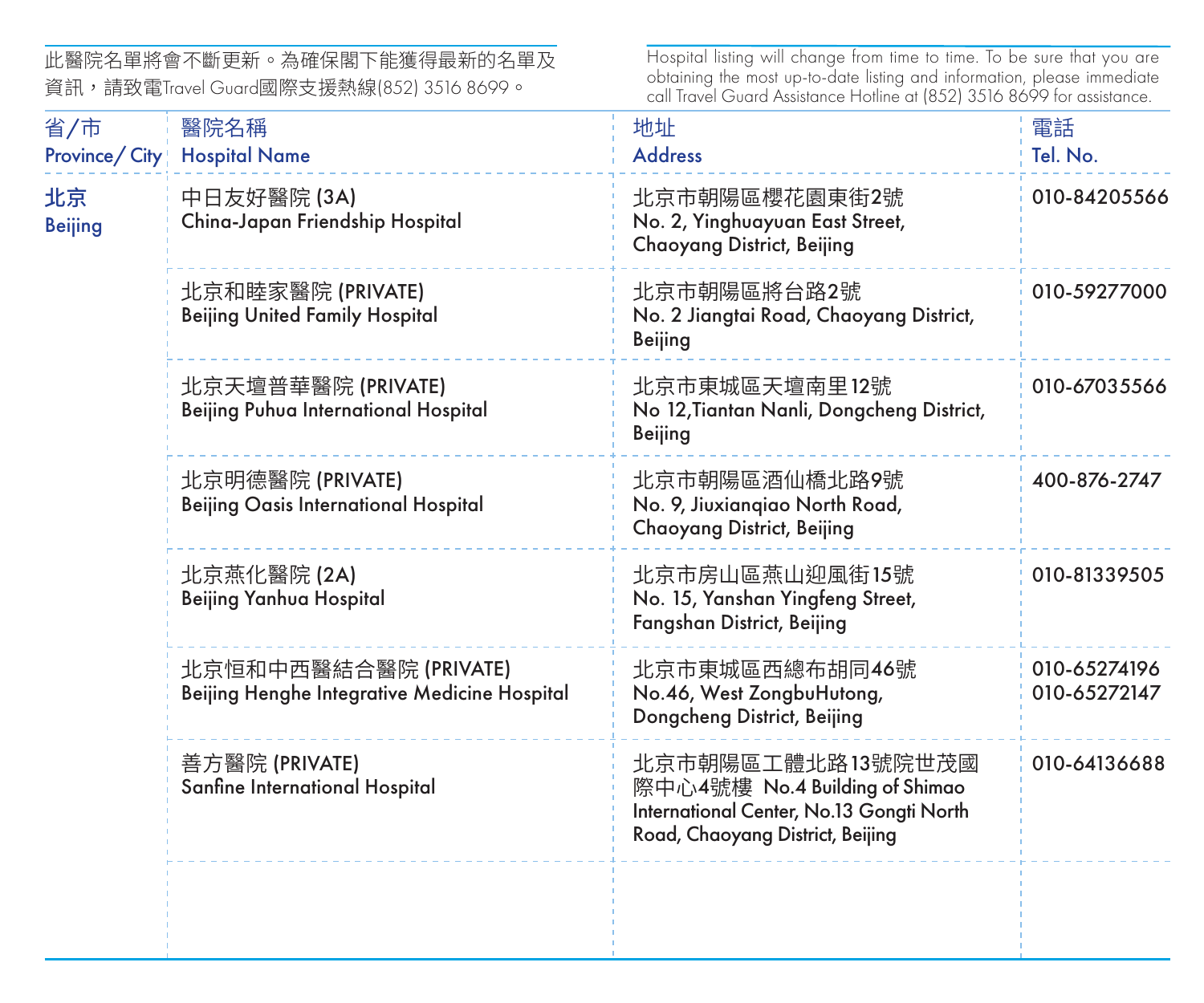| 省/市<br>Province/City | 醫院名稱<br><b>Hospital Name</b>                                        | 地址<br><b>Address</b>                                                                    | 電話<br>Tel. No. |
|----------------------|---------------------------------------------------------------------|-----------------------------------------------------------------------------------------|----------------|
| 北京<br>Beijing        | 北京怡德醫院(Private)<br>Beijing Eden Hospital                            | 北京市海澱區昆明湖南路51號E座<br>Block E, No. 51, Quanminhu South Road,<br>Haidian District, Beijing | 010-53826000   |
|                      | 北京協和醫院 (3A)<br>Peking Union Medical College Hospital                | 北京市東城區帥府園一號<br>No.1, Shuaifuyuan Wangfujing,<br>Dongcheng District, Beijing             | 010-65296114   |
|                      | 北京友誼醫院 (3A)<br>Beijing Friendship Hospital                          | 北京市西城區永安路95號<br>No.95, Yongan Road, Xicheng District,<br>Beijing                        | 010-63139760   |
|                      | 中國人民解放軍陸軍總醫院 (3A)<br>Military General Hospital of Beijing PLA       | 北京市東城區南門倉5號<br>No.5, Nanmencang, Dongcheng District,<br>Beijing                         | 010-66721960   |
|                      | 北京健宮醫院 (Private)<br><b>Beijing Jiangong Hospital</b>                | 北京市西城區菜市口南大街儒福里6號<br>No.6, Rufuli, Caishikou South Street,<br>Xicheng District, Beijing | 010-63532299   |
|                      | 北京維特奧醫院(Private)<br><b>Beijing Vitup Hopsital</b>                   | 北京市朝陽區東三環南路乙52號<br>No.52, East 3rd Ring Road,<br>Chaoyang District, Beijing             | 010-67727789   |
|                      | 北京二十一世紀醫院(Private)<br>Beijing 21st Century Hospital                 | 北京市朝陽區亮馬橋甲40號<br>No.40, Liangmagiao Road,<br>Chaoyang District, Beijing                 | 010-84446168   |
|                      | 北京和睦家康復醫院(Private)<br>Beijing United Family Rehabilitation Hospital | 北京市朝陽區姚家園北二路1號<br>No.1 Yaojiayuan Bei'er Road,<br>Chaoyang District, Beijing            | 4008-919191    |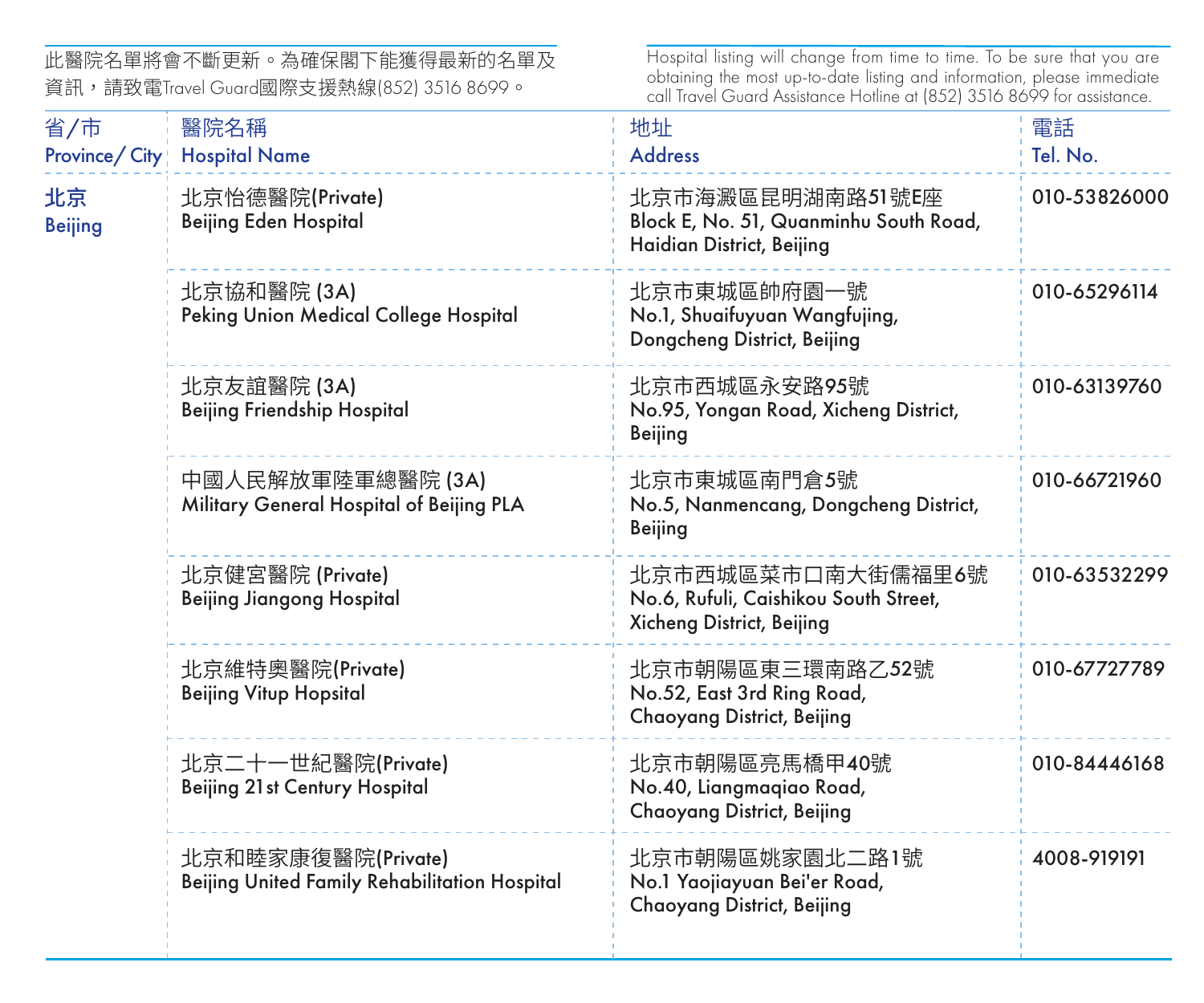| 省/市<br>Province/City | 醫院名稱<br><b>Hospital Name</b>                                                                         | 地址<br><b>Address</b>                                                                  | 電話<br>Tel. No. |
|----------------------|------------------------------------------------------------------------------------------------------|---------------------------------------------------------------------------------------|----------------|
| 北京<br>Beijing        | 北京新世紀兒童醫院(Private)<br>New Century International Children's Hospital                                  | 北京市西城區南禮士路56號<br>No.56, Nanlishi Road, Xicheng District,<br>Beijing                   | 010-68025588   |
|                      | 北京新世紀婦兒醫院(Private)<br>Beijing New Century Women's and Children's<br>Hospital                         | 北京市朝陽區望京北路51號<br>No.51, Wangjing North Road Chaoyang<br>District, Beijing             | 010-51783300   |
|                      | 北京惠民中醫兒章醫院(Private)<br>Beijing Hui Min Children's Hospital of<br><b>Traditional Chinese Medicine</b> | 北京市東城區珠市口東大街4號<br>No.4. Zhushikou East Avenue.<br>Dongcheng District, Beijing         | 010-67086611   |
|                      | 北京美中宜和婦兒醫院麗都院區(Private)<br>Beijing Amcare Women's & Children's Hospital,<br>LIDU                     | 北京市朝陽區芳園西路9號<br>No.9, Fangyuan West Road,<br>Chaoyang District, Beijing               | 400-1000016    |
|                      | 北京美中宜和婦兒醫院亞運村院區(Private)<br>Beijing Amcare Women's & Children's Hospital,<br>YYC.                    | 北京市朝陽區安慧北里逸園5號樓<br>Building 5, Yiyuan Anhuibeili,<br>Chaoyang District, Beijing       | 400-1000016    |
|                      | 北京美中宜和婦兒醫院萬柳院區(Private)<br>Beijing Amcare Women's & Children's Hospital,<br>WL                       | 北京市海澱區萬柳中路7號<br>No.7, Wanliu Zhong Road,<br>Haidian District, Beijing                 | 400-1000016    |
|                      | 北京和美婦兒醫院(Private)<br>HarMoniCare Women & Children's Hospital                                         | 北京市朝陽區北苑路小關北里甲2號<br>No.2, Xiaoguan Beili, Beiyuan Road,<br>Chaoyang District, Beijing | 010-64990000   |
|                      | 北京東方美華醫院 (住院部) (Private)<br>Beijing American-Sino OB/GYN Hospital                                    | 北京市朝陽區安外小關北里218號<br>No. 218, Xiaoguan Beili, Chaoyang<br>District, Beijing            | 010-64968888   |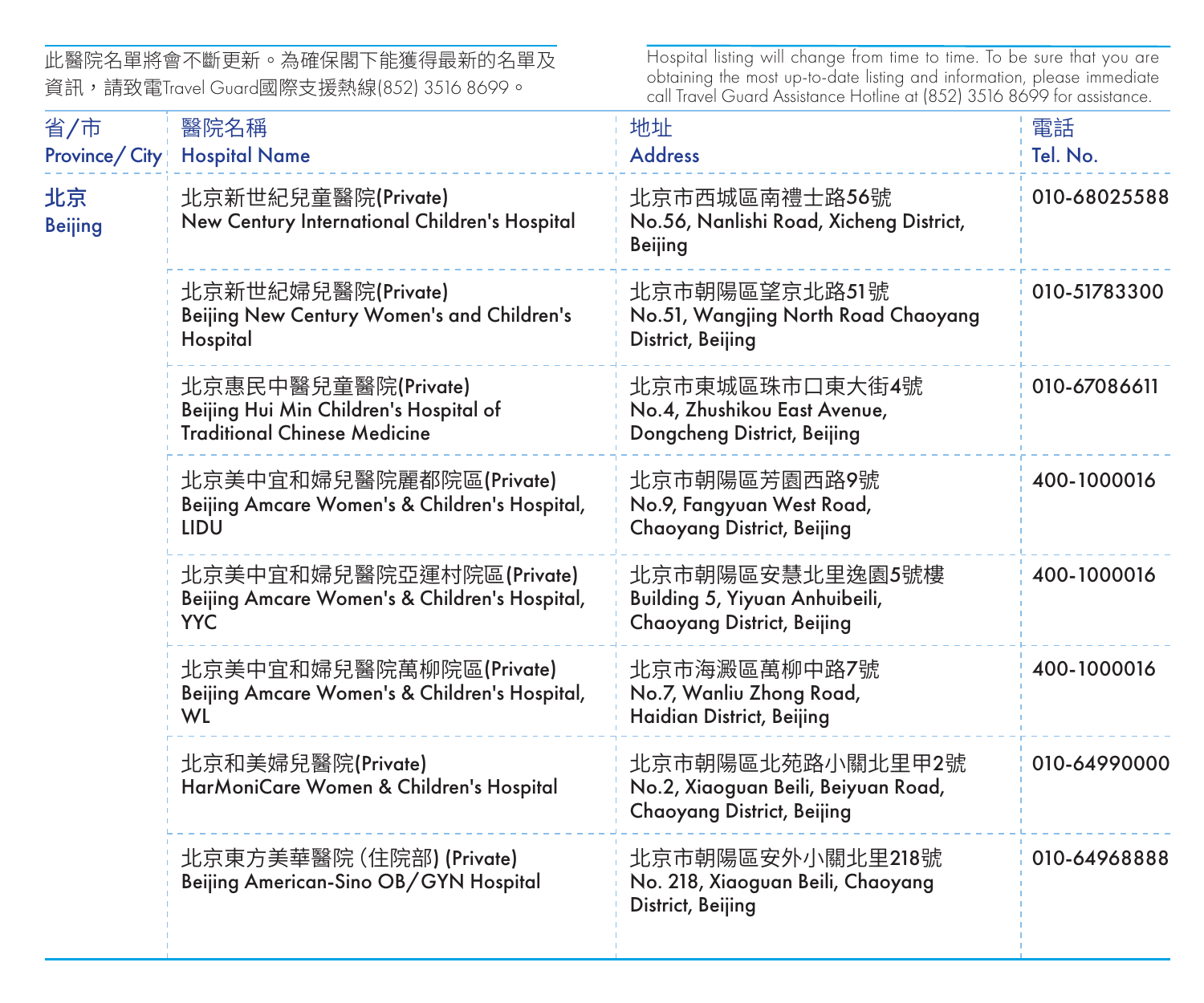| 省/市<br>Province/City | 醫院名稱<br><b>Hospital Name</b>                                             | 地址<br><b>Address</b>                                                                                                         | 電話<br>Tel. No. |
|----------------------|--------------------------------------------------------------------------|------------------------------------------------------------------------------------------------------------------------------|----------------|
| 北京<br>Beijing        | 北京愛育華婦兒醫院(Private)<br>Beijing Aiyuhua Hospital for Children and<br>Women | 北京經濟技術開發區景園南街2號<br>No.2, Jingyuan South Street, Beijing<br>Economic-Technological Development<br>Area, Beijing               | 400-0107299    |
|                      | 北京寶島婦產醫院(Private)<br>Baodao Healthcare                                   | 北京市海澱區新街口外大街1號<br>No.1, Xinjiekouwai Street, Haidian District,<br>Beijing                                                    | 010-62006666   |
|                      | 北京瑪麗婦嬰醫院(Private)<br>Mary's Women & Infants Hospital                     | 北京市朝陽區和平里北街5號<br>No.5, Hepingli North Street,<br>Chaoyang District, Beijing                                                  | 010-64216666   |
|                      | 北京華府婦兒醫院(Private)<br>Beijing Huafu Women & Children's Hospital           | 北京市朝陽區百子灣南二路18號<br>No.18, Second South Road, Baiziwan,<br>Chaoyang District, Beijing                                         | 010-50951111   |
|                      | 北京愛爾英智眼科醫院(Private)<br>Beijing Aier-Intech Eye Hospital                  | 北京市朝陽區潘家園南里12號樓<br>潘家園大廈1、4、5層<br>1/F, 4/F, 5/F, Panjiayuan Plaza, No.12,<br>Panjiayuan Nanli, Chaoyang District,<br>Beijing | 010-67715558   |
|                      | 北京熙仁醫院(Private)<br><b>Beijing Eyemax Hospital</b>                        | 北京市海澱區靜淑東里10號院<br>No.10, Jingshu Dongli, Haidian District,<br>Beijing                                                        | 010-53828088   |
|                      | 北京優聯耳鼻喉醫院(Private)<br>Unicare ENT Hospital                               | 北京市朝陽區東四環南路53號院<br>7號樓<br>Building 7, No. 53, 4th East Ring South<br>Road, Chaoyang District, Beijing                        | 010-59153209   |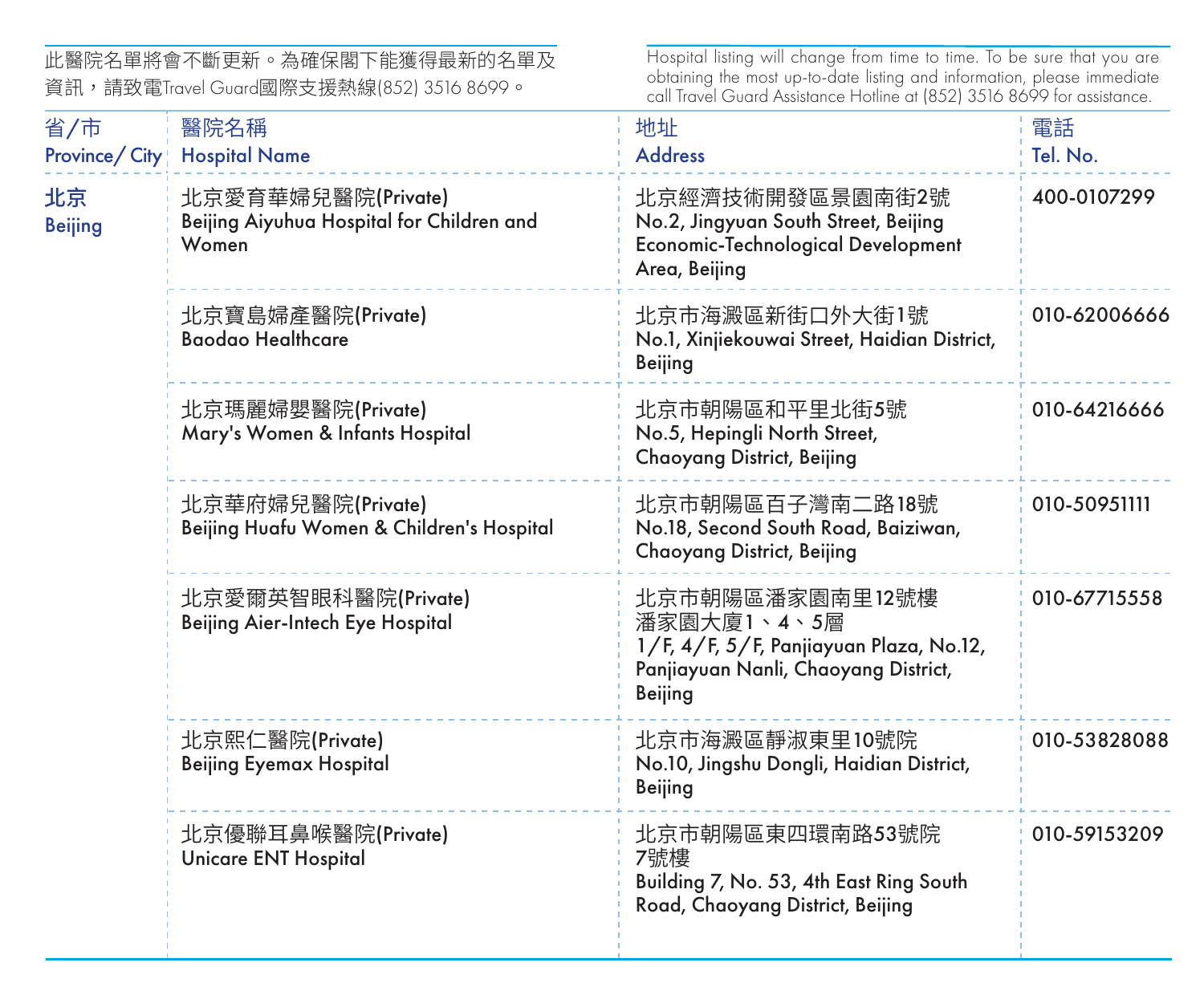| 省/市<br>Province/City | 醫院名稱<br><b>Hospital Name</b>                                                 | 地址<br><b>Address</b>                                                                                                                                                | 電話<br>Tel. No.                               |
|----------------------|------------------------------------------------------------------------------|---------------------------------------------------------------------------------------------------------------------------------------------------------------------|----------------------------------------------|
| 北京<br>Beijing        | 北京固生堂中醫醫院(Private)<br>Beijing Gushengtang TCM Hospital                       | 北京市東城區六鋪炕迤北<br>(北京教育學院中軸路校區對面)<br>North of Liupukang St., Dongcheng<br>District, Beijing. (Opposite of the Beijing<br>Institute of Education Zhongzhoulu<br>Campus) | 010-67101127                                 |
|                      | 北京麥瑞骨科醫院(Private)<br>Beijing Mary's Orthopedic Hospital                      | 北京市朝陽區北苑路甲1號<br>No. 1A, Beiyuan Road, Chaoyang District,<br>Beijing                                                                                                 | 010-64479930                                 |
|                      | 北京德爾康尼骨科醫院(Private)<br>Beijing DCN Orthopaedic Hospital                      | 北京市海澱區阜石路甲19號<br>No.19A, Fushi Road, Haidian District,<br>Beijing                                                                                                   | 010-52713366                                 |
|                      | 北京祥雲京城皮膚病醫院(Private)<br>Beijing Xiangyun Jingcheng Skin Diseases<br>Hospital | 北京市豐台區馬家堡路69號院1號樓,<br>2號樓<br>No.1 & 2 Building, 69 Country Yard,<br>Majiapu Road, Fengtai District, Beijing                                                         | 010-56309888                                 |
|                      | 北京炎黃中醫醫院(Private)<br>Beijing Yanhuang Hospital of TCM                        | 北京市東城區天壇路55號<br>元降大廈5層<br>F5 Yuanlong Plaza, No.55, Tiantan Road,<br>Dongcheng District, Beijing                                                                    | 010-65122088                                 |
|                      | 北京弘醫堂中醫醫院(Private)<br>Beijing Hongyitang Hospital of TCM                     | 北京市朝陽區團結湖北路2號<br>No.2, North Tuanjiehu Road,<br>Chaoyang District, Beijing                                                                                          | 010-65827961<br>010-65827962<br>010-65827963 |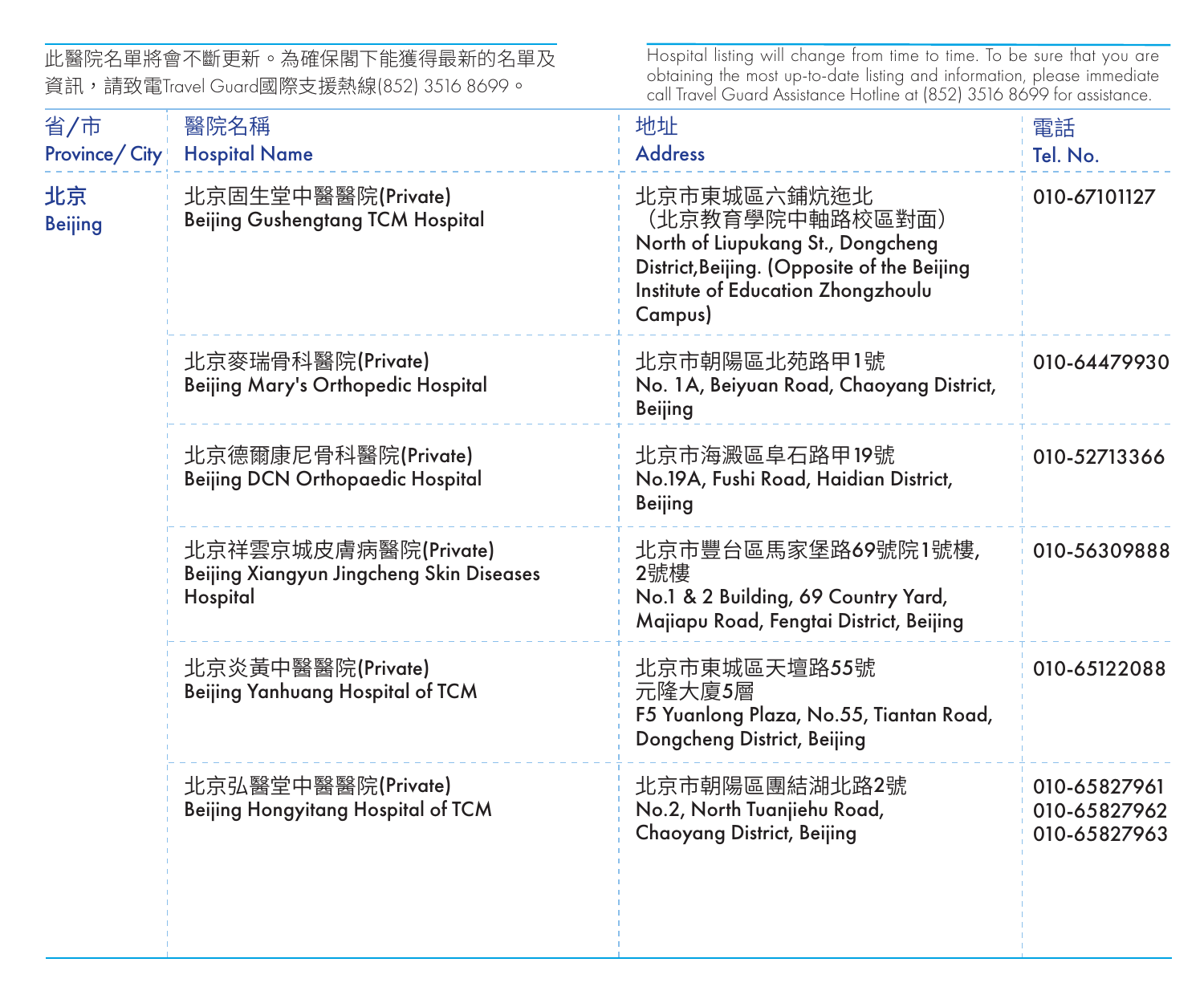| 省/市<br>Province/City | 醫院名稱<br><b>Hospital Name</b>                                                   | 地址<br><b>Address</b>                                                                                       | 電話<br>Tel. No.               |
|----------------------|--------------------------------------------------------------------------------|------------------------------------------------------------------------------------------------------------|------------------------------|
| 北京<br><b>Beijing</b> | 北京漢典中醫醫院(Private)<br>Handian Hospital of traditional Chinese<br>Medicine       | 北京市朝陽區石佛營東里133號院4號樓<br>Building 4, No.133, Shifoyingdongli,<br>Chaoyang, Beijing                           | 4000-365999                  |
|                      | 北京博愛堂中醫醫院(Private)<br>Beijing Bo Ai Tang TCM Hospital                          | 北京市豐台區開陽路一號瀚海花園大廈<br>一層底商<br>1/F Hanhai Garden Tower, No.1,<br>Kaiyang Road, Fengtai District, Beijing     | 010-83973609<br>010-83973610 |
|                      | 北京儷嬰婦產醫院 (Private)<br>Beijing Liying Hospital For Obstetrics and<br>Gynecology | 北京市朝陽區朝陽北路雅成一里16號樓<br>No.16, Building, Yachengyili, Chaoyang<br>North Road, Chaoyang District, Beijing     | 010-85511888<br>010-85512199 |
|                      | 北京五洲婦兒醫院(Private)<br>Global Care Women & Children's Hospital                   | 北京市朝陽區西大望路24號<br>No. 24, Xi Da Wang Road,<br>Chaoyang District, Beijing                                    | 010-87769899                 |
|                      | 北京安太婦產醫院(Private)<br><b>Beijing Antai Hospital</b>                             | 北京豐台區嘉園路星河苑1號院18號樓<br>The 18th Building, No.1 Yard, Xingheyuan,<br>Jiayuan Road, Fengtai District, Beijing | 010-67535599                 |
|                      | 北京英智康復醫院(Private)<br>Beijing Intech Rehabilitation Hospital                    | 北京市朝陽區八里庄南里5號<br>No.5, Balizhuangnanli, Chaoyang District,<br>Beijing                                      | 010-85823399                 |
|                      | 北京英智京西康復醫院(Private)<br>Beijing Intech Jingxi Rehabilitation Hospital           | 北京市石景山區楊庄北區29棟<br>Building 29, Yangzhuang North District,<br>Shijingshan District, Beijing                 | 010-68867988                 |
|                      |                                                                                |                                                                                                            |                              |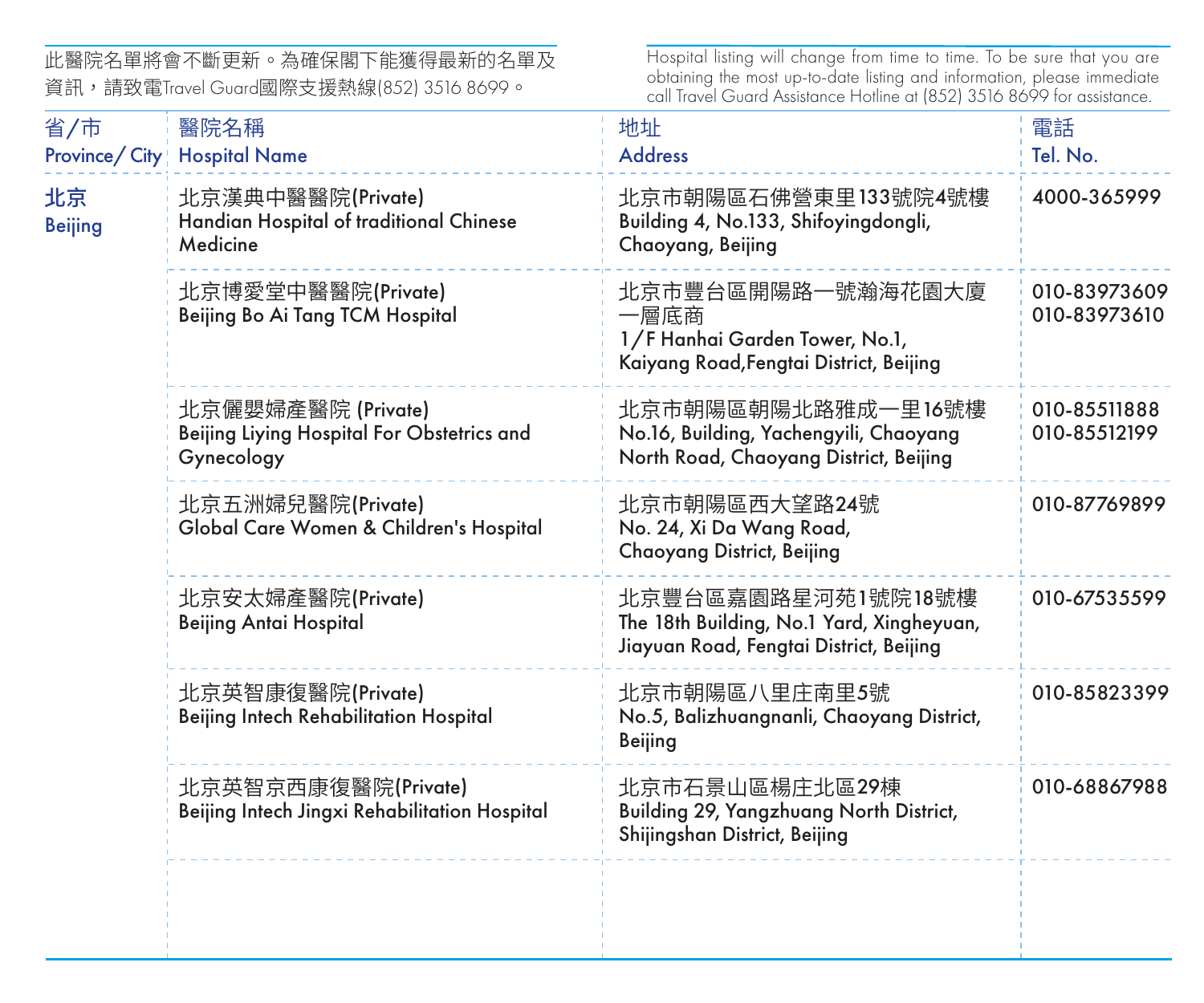| 省/市<br>Province/City | 醫院名稱<br><b>Hospital Name</b>                                                                               | 地址<br><b>Address</b>                                                                                                                                    | 電話<br>Tel. No. |
|----------------------|------------------------------------------------------------------------------------------------------------|---------------------------------------------------------------------------------------------------------------------------------------------------------|----------------|
| 北京<br>Beijing        | 北大醫療康復醫院(Private)<br><b>PKUCare Rehabilitation Hospital</b>                                                | 北京市昌平區中關村生命科學園生命園<br>路8號院7號樓<br>Building 7, PKUCare Indusrial Park, No. 8,<br>Shengmingyuan Road, ZGC Life Science<br>Park, Changping District, Beijing | 4006432221     |
|                      | 北京精誠博愛康復醫院(Private)<br>Beijing Boai Rehabilitation Hospital                                                | 北京市朝陽區南皋路188號<br>No.188, Nangao Road, Chaoyang District,<br>Beijing                                                                                     | 010-53220391   |
|                      | 瑞泰口腔醫院(Private)<br><b>Arrail Hospital of Stomatology</b>                                                   | 北京朝陽區北苑路媒體村天居園1號<br>No. 1, Tianjuyuan, Media Village,<br>Beiyuan Road, Chaoyang District, Beijing                                                       | 010-84828880   |
|                      | 北京東區兒童醫院(Private)<br>Beijing Children's Hospital East Branch                                               | 北京市朝陽區東三環南路42號<br>No. 42, Dongsanhuan South Road,<br>Chaoyang District, Beijing                                                                         | 010-52009999   |
|                      | 北京協和醫院西單院區國際醫療部<br>International Medical Services, Peking Union<br>Medical College Hospital (Xidan Campus) | 北京市西城區大木倉胡同41號<br>No. 41, Damucang Hutong, Xicheng District,<br>Beijing                                                                                 | 010-65296114   |
|                      | 中國中醫科學院廣安門醫院(3A)<br>Guang'anmen Hospital, China Academy of<br><b>Chinese Medical Sciences</b>              | 北京市西城區北綫閣5號<br>No.5, Beixiange, Xicheng District, Beijing                                                                                               | 010-88001248   |
|                      | 北京聖馬克醫院(Private)<br>Beijing St. Marco Hospital                                                             | 北京市朝陽區東四環南路53號<br>林達海漁廣場5號樓<br>Building No. 5, Linda Haiyu Plaza, No. 53,<br>Dongsihuan South Road, Chaoyang District,<br>Beijing                       | 010-50967777   |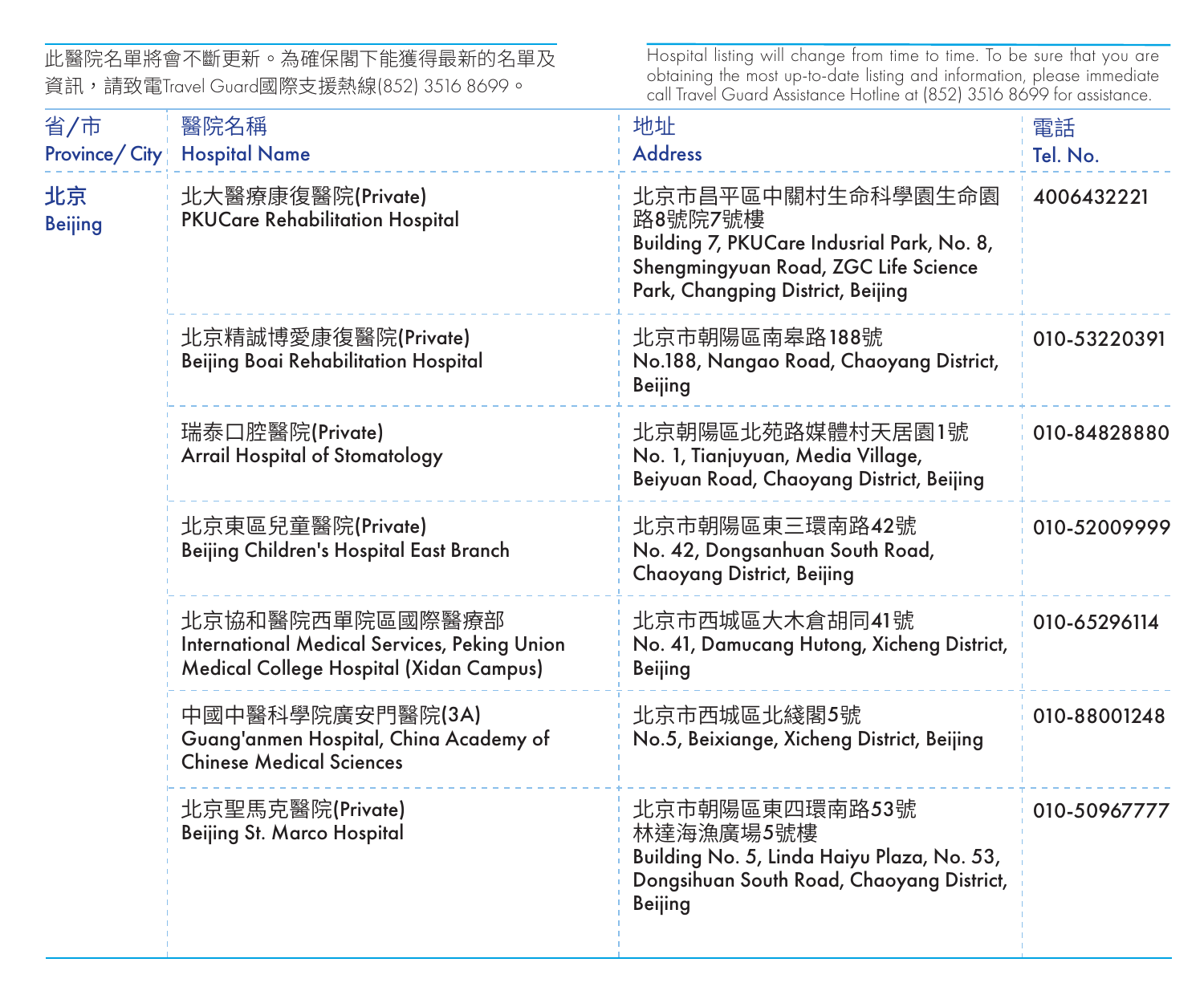| 省/市                  | 醫院名稱<br>Province/City: Hospital Name                                     | 地址<br><b>Address</b>                                                                   | 電話<br>Tel. No. |
|----------------------|--------------------------------------------------------------------------|----------------------------------------------------------------------------------------|----------------|
| 北京<br><b>Beijing</b> | 北京和睦家京北婦兒醫院(Private)<br>United Family Women's and Children's<br>Hospital | 北京市朝陽區北苑路甲170號院1號樓<br>Building 1, No.170A, Beiyuan road,<br>Chaoyang District, Beijing | 010-59277000   |
|                      | 北京京西腫瘤醫院(Private)<br>Beijing New Journey Cancer Hospital                 | 北京市豐台區萬豐路69號<br>No. 69, Wanfeng Road, Fengtai District,<br>Beijing                     | 010-8306 6716  |
|                      |                                                                          |                                                                                        |                |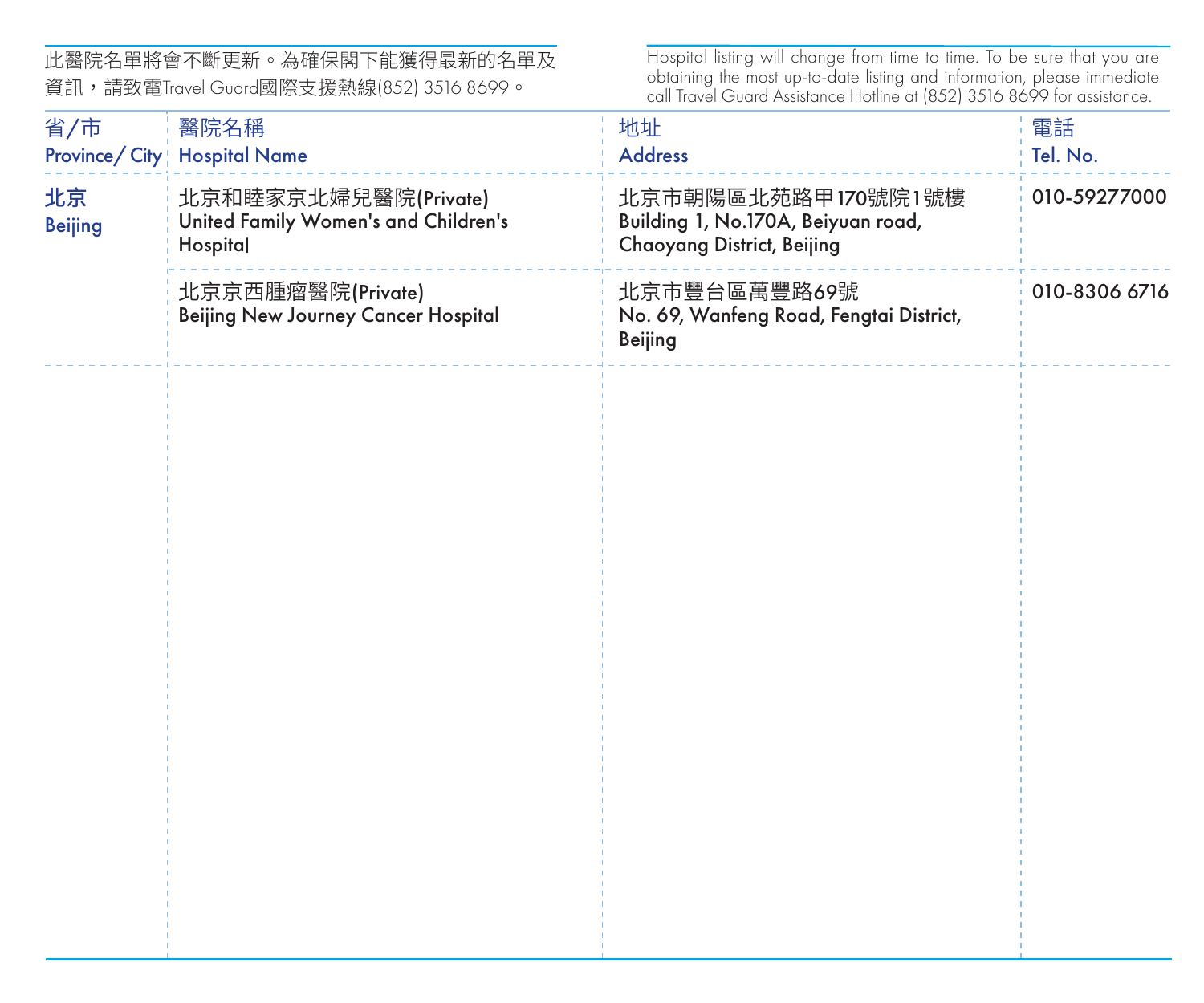| 省/市<br>Province/City | 醫院名稱<br><b>Hospital Name</b>                                                                        | 地址<br><b>Address</b>                                                                        | 電話<br>Tel. No. |
|----------------------|-----------------------------------------------------------------------------------------------------|---------------------------------------------------------------------------------------------|----------------|
| 上海<br>Shanghai       | 復旦大學附屬華山醫院 (3A)<br>Huashan Hospital affiliated to Fudan<br>University                               | 上海市烏魯木齊中路12號<br>No. 12, Wulumugi Middle Road, Shanghai                                      | 021-52889999   |
|                      | 百匯醫療集團盧灣門診部及住院中心<br>(Private)<br>Parkway Health Medical Centers - Specialty<br>and Inpatient Center | 西藏中路336號華旭國際大廈裙樓1-4層<br>(折九江路)<br>1-4F, Plaza 336, 336 Mid Xizang Rd(Near<br>Jiujiang Road) | 021-64455999   |
|                      | 上海東方國際醫院(Private)<br>Shanghai East International Medical Center                                     | 上海市浦東南路551號<br>No. 551, Pudong South Road, Shanghai                                         | 021-58799999   |
|                      | 上海和睦家醫院 (Private)<br>Shanghai United Family Hospital                                                | 上海市長寧區平塘路699號<br>No.699, Pingtang Road, Changning District,<br>Shanghai                     | 400-6393900    |
|                      | 上海博愛醫院 (Private)<br>Shanghai Humanity Hospital                                                      | 上海市徐匯區淮海中路1590號<br>No.1590, Huaihai Middle Road,<br>Xuhui District, Shanghai                | 021-64370113   |
|                      | 上海天壇普華醫院 (Private)<br>St. Michael Hospital                                                          | 上海市長寧區紅寶石路388號<br>No. 388, Hongbaoshi Road,<br>Changning District, Shanghai                 | 021-51551858   |
|                      | 上海仁愛醫院 (Private)<br>Shanghai Ren'ai Hospital                                                        | 上海市徐匯區漕溪路133號<br>No.133, Caoxi Road, Xuhui District,<br>Shanghai                            | 021-64688888   |
|                      | 上海浦東新區浦南醫院(2A)<br>Shanghai Punan Hospital                                                           | 上海市浦東新區臨沂路289號<br>No.289, Linyi Road, Pudong New District,<br>Shanghai                      | 021-58892700   |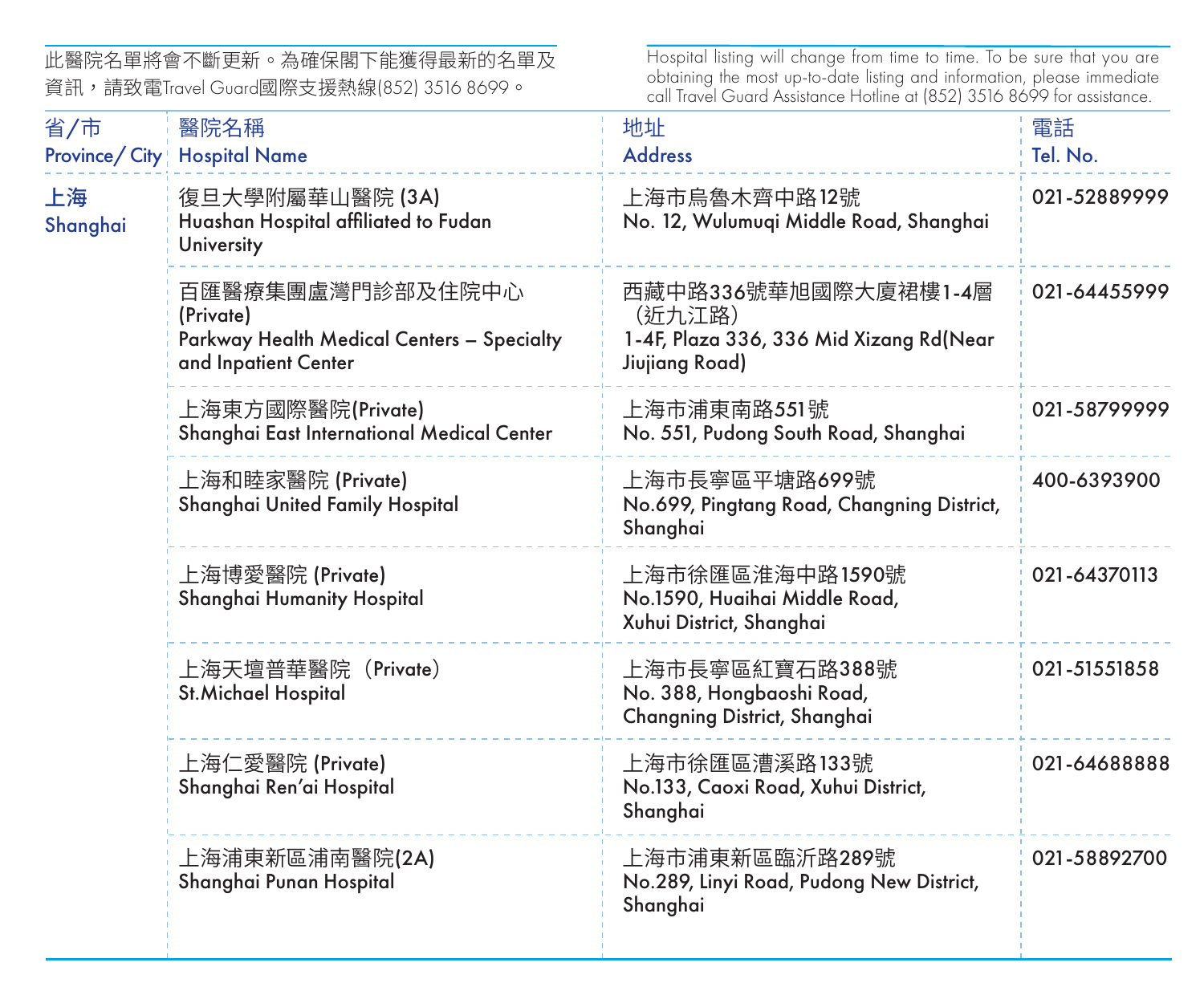| 省/市<br>Province/City | 醫院名稱<br><b>Hospital Name</b>                                                                                                                              | 地址<br><b>Address</b>                                                           | 電話<br>Tel. No. |
|----------------------|-----------------------------------------------------------------------------------------------------------------------------------------------------------|--------------------------------------------------------------------------------|----------------|
| 上海<br>Shanghai       | 上海禾新醫院國際部 (Private)<br>Shanghai Landseed Hospital International<br>Department                                                                             | 上海市徐匯區欽江路102號<br>No. 102, Qinjiang Road, Xuhui District,<br>Shanghai           | 021-61957888   |
|                      | 上海市第六人民醫院國際醫療部 (3A)<br>Shanghai 6th Hospital International Medical<br>Department                                                                          | 上海市徐匯區宜山路600號<br>No. 600, Yishan Road, Xuhui District,<br>Shanghai             | 021-64369181   |
|                      | 上海德達醫院(Private)<br>Shanghai Delta Hospital                                                                                                                | 上海市青浦區徐樂路109號<br>No. 109, Xule Road, Qingpu District,<br>Shanghai              | 021 67007777   |
|                      | 上海交通大學附屬第一人民醫院國際醫療<br>保健中心(3A)<br>International Medical Care Center OfShanghai<br>First People's Hospital JiaotongUniversity                              | 上海市虹口區海甯路100號<br>No.100, Haining Road, Hongkou District,<br>Shanghai           | 021-63240090   |
|                      | 上海交通大學附屬第一人民醫院國際醫療<br>保健中心 (松江) (3A)<br><b>International Medical Care Center of</b><br>Shanghai First People's Hospital Jiaotong<br>University(Songjiang) | 上海市松江區新松江路650號<br>No. 650, Xin Songjiang Road,<br>Songjiang District, Shanghai | 021-37798103   |
|                      | 上海曲陽醫院(2B)<br>Shanghai Quyang Hospital                                                                                                                    | 上海市虹口區玉田路333號<br>No. 333, Yutian Road, Hongkou District,<br>Shanghai           | 021-65558555   |
|                      | 上海瑞東醫院(Private)<br>Shanghai Ruidong Hospital                                                                                                              | 上海市浦東新區錦繡東路120號<br>No. 120, East Jinxiu Road,<br>Pudong New District, Shanghai | 021-58339595   |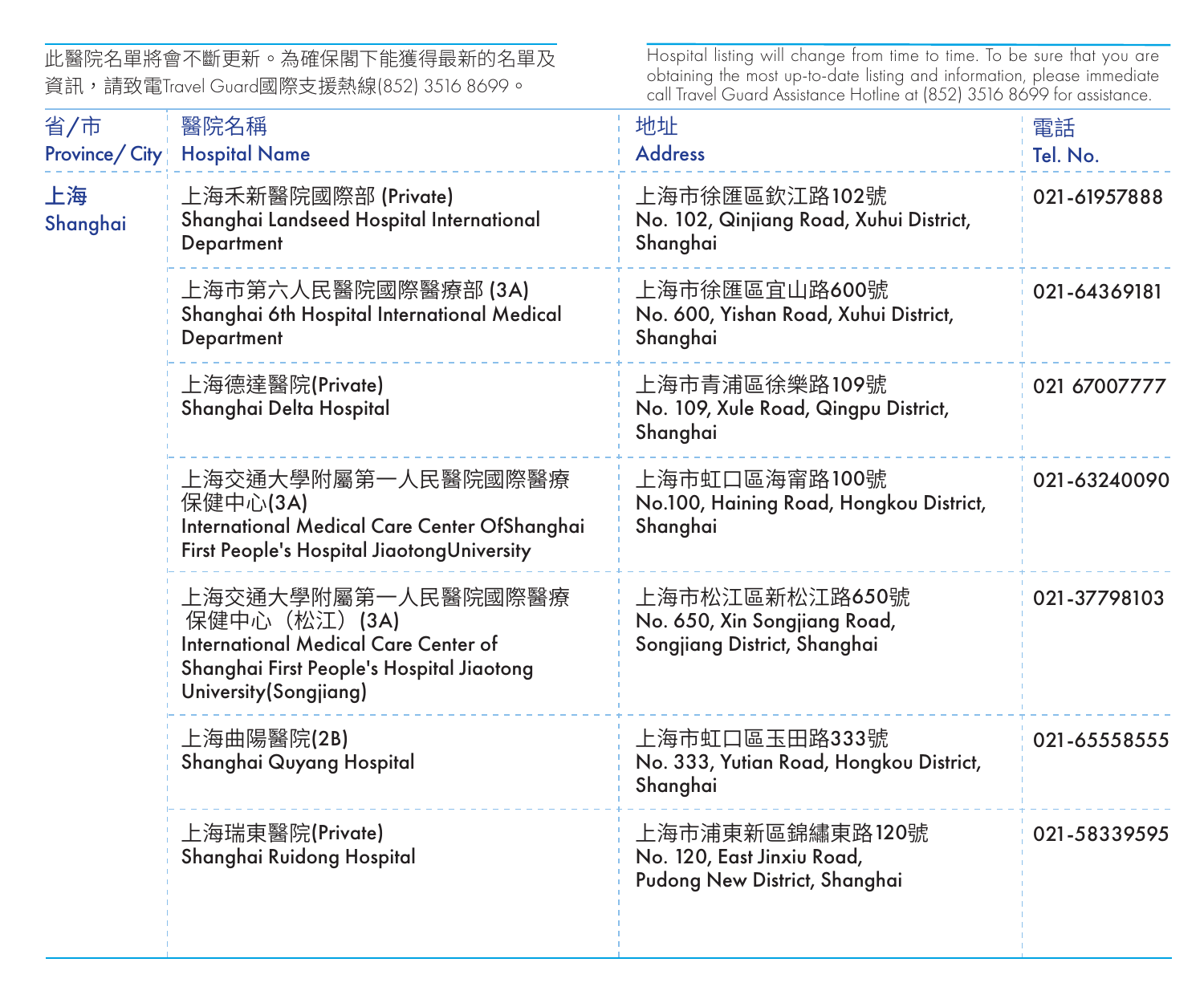| 省/市<br>Province/City | 醫院名稱<br><b>Hospital Name</b>                                                                   | 地址<br><b>Address</b>                                                                                              | 電話<br>Tel. No. |
|----------------------|------------------------------------------------------------------------------------------------|-------------------------------------------------------------------------------------------------------------------|----------------|
| 上海<br>Shanghai       | 上海國際醫學中心(Private)<br>Shanghai international Medical center                                     | 上海市浦東新區康新公路4358號<br>No. 4358, Kangxin Highway,<br>Pudong New District, Shanghai                                   | 021-60236000   |
|                      | 上海東方醫院南院(3A)<br>Shanghai East Hospital                                                         | 上海市浦東新區雲台路1800號<br>No. 1800, Yuntai Road,<br>PuDong New District, Shanghai                                        | 021-38804518   |
|                      | 上海東方醫院 (3A)<br>Shanghai East Hospital                                                          | 上海市浦東新區即墨路150號<br>No. 150. Jimo Road.<br>Pudong New District, Shanghai                                            | 021-38804518   |
|                      | 上海市兒童醫院特診部(3A)<br>Children 's Hospital of ShangHai,<br><b>Special Medical Department</b>       | 上海市靜安區北京西路1400弄24號<br>2號樓1樓<br>1/F, Building 2, No.24, Lane 1400,<br>Beijing West Road, Jingan District, Shanghai | 021-62474880   |
|                      | 上海市兒童醫院特診部-普陀新院(3A)<br>Children 's Hospital of ShangHai,<br>Special Medical Department (Putuo) | 上海市普陀區瀘定路355號<br>No. 355, Luding Road, Putuo District,<br>Shanghai                                                | 021-62474880   |
|                      | 上海美華婦產醫院(Private)<br>Shanghai American Sino Hospital                                           | 上海市浦西華山路800弄丁香公寓6號<br>裙樓三樓<br>3/F, Block 6, Clove Apartment Building,<br>800 Huashan Road, Shanghai               | 021-62102299   |
|                      | 上海美華婦兒醫院(Private)<br>Shanghai American-Sino Women's &<br>Children's Hospital                   | 上海市徐匯區宋園路155號<br>No. 155, Songyuan Road, Xuhui District,<br>Shanghai                                              | 021-31751999   |
|                      |                                                                                                |                                                                                                                   |                |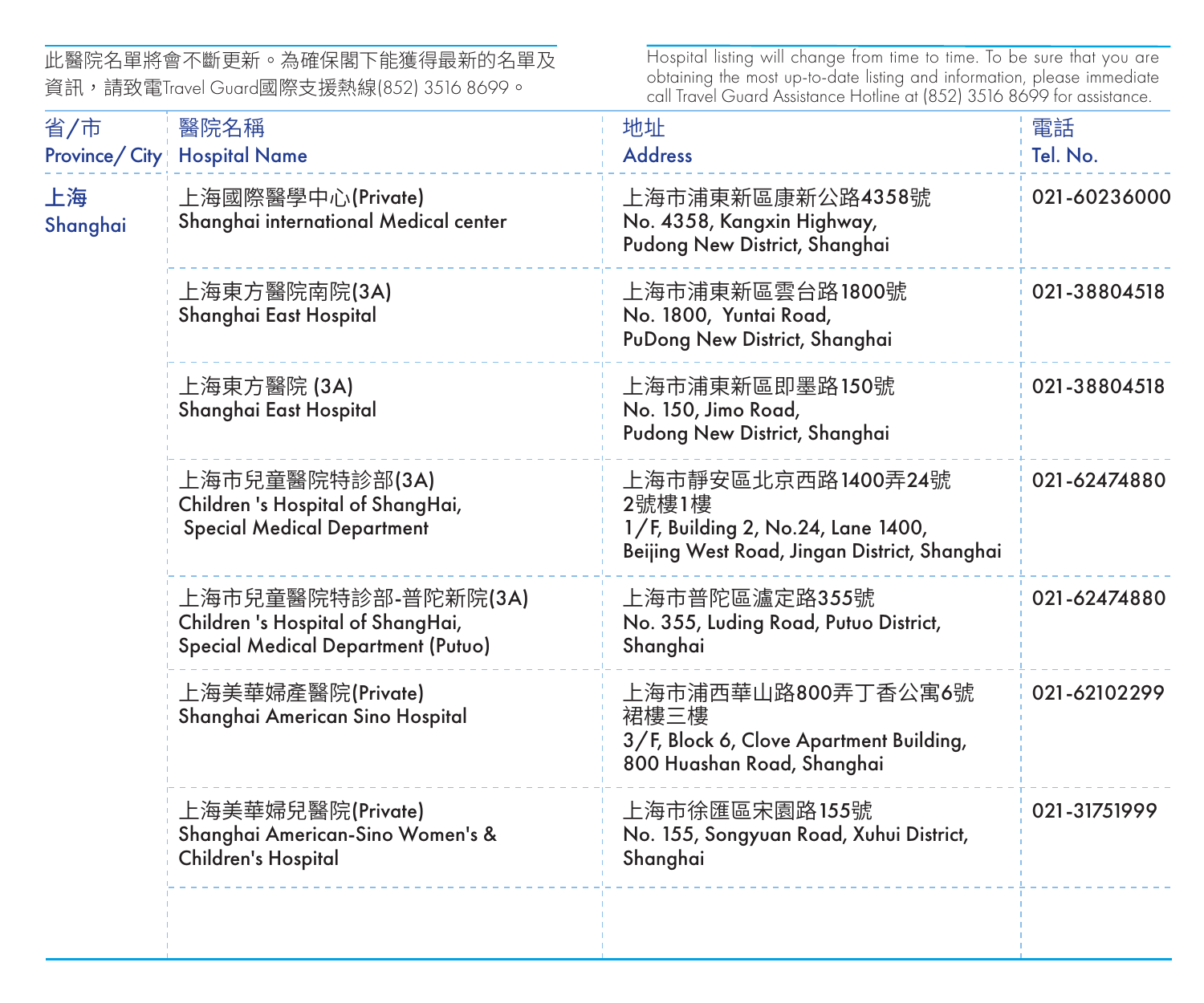| 省/市<br>Province/City | 醫院名稱<br><b>Hospital Name</b>                                                             | 地址<br><b>Address</b>                                                                   | 電話<br>Tel. No. |
|----------------------|------------------------------------------------------------------------------------------|----------------------------------------------------------------------------------------|----------------|
| 上海<br>Shanghai       | 上海愛爾眼科醫院特需部(Private)<br>Shanghai Aier Eye Hospital VIP Department                        | 上海市長寧區虹橋路1286號<br>No.1286, Honggiao Road,<br>Changning District, Shanghai              | 021-62956699   |
|                      | 上海遠大心胸醫院國際部(Private)<br>Shanghai Yodak Cardio-Thoracic Hospital<br><b>VIP Department</b> | 上海市徐匯區龍漕路218號<br>No.218, Longcao Road, Xuhui District,<br>Shanghai                     | 021-64829999   |
|                      | 上海開元骨科醫院(Private)<br>Shanghai KayCare Hospital                                           | 上海市浦東新區荷澤路88號<br>No.88, He Ze Road, Pudong New District,<br>Shanghai                   | 021-61463316   |
|                      | 上海希瑪瑞視眼科醫院(Private)<br>C-Mer (Shanghai) Vision Eye Hospital                              | 上海市黃浦區西藏南路758號2-3樓<br>2-3/F, No. 758, Xizang South Road,<br>Huangpu District, Shanghai | 021-54657501   |
|                      | 上海百佳婦產醫院(Private)<br>Shanghai Baijia Maternity Hospital                                  | 上海市閔行區虹梅路1045號<br>No. 1045, Hongmei Road,<br>Minhang District, Shanghai                | 021-67285299   |
|                      | 上海艾兒貝佳婦產科醫院(Private)<br>Shanghai EverBetter Obstetrics and Gynecology<br>Hospital        | 上海浦東新區居家橋路595號<br>No. 595, Jujiaqiao Road,<br>Pudong New District, Shanghai            | 021-20562018   |
|                      | 上海兒章醫學中心(3A)<br>Children's Hospital of Shanghai                                          | 上海市浦東新區東方路1678號<br>No. 1678, Dongfang Road,<br>Pudong New District, Shanghai           | 021-38626161   |
|                      | 上海和睦家新城醫院(Private)<br>Shanghai United Family Pudong Hospital                             | 上海浦東新區新金橋路1598號<br>No. 1598, Xinjingiao Road,<br>Pudong New District, Shanghai         | 021-38862888   |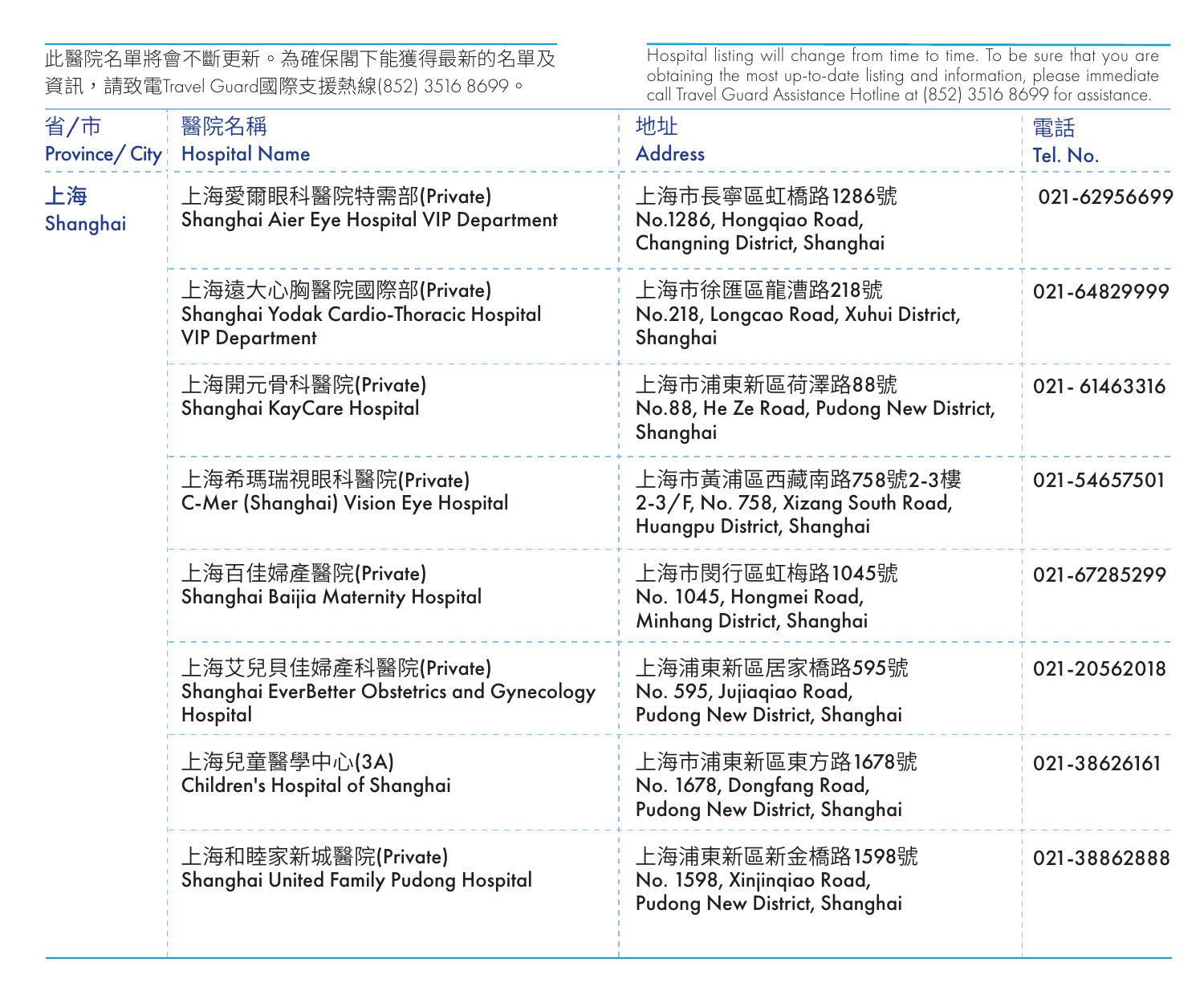| 省/市            | 醫院名稱<br>Province/ City   Hospital Name                         | 地址<br><b>Address</b>                                                                                          | 電話<br>Tel. No.              |
|----------------|----------------------------------------------------------------|---------------------------------------------------------------------------------------------------------------|-----------------------------|
| 上海<br>Shanghai | 上海嘉會國際醫院(Private)<br>Jiahui International Hospital             | 上海市徐匯區桂平路689號<br>No.689, Guiping Road, Xuhui District,<br>Shanghai                                            | 400-8683000                 |
|                | 上海申德醫院 (Private)<br>Shanghai Suntec Hospital                   | 上海市長寧區虹橋路2281號<br>No.2281, Honggiao Road,<br>Changning District, Shanghai                                     | 021-62688811                |
|                | 上海瑞慈水仙婦兒醫院<br>Shanghai RICI Women's and Children's<br>Hospital | 上海市靜安區北京西路1314/1320號<br>1幢和3幢<br>Building 1&3, No.1314/1320 West Beijing<br>Road, Jing An District            | 400-9206066<br>021-32113000 |
|                | 上海慈源康復醫院<br>Shanghai Ci'yuan Rehabilitation Hospital           | 上海市嘉定區南翔鎮銀翔路1227弄<br>1幢20號<br>No.22 Block 1, Road 1127 Yinxiang,<br>Nanxiang Town, Jiading District, Shanghai | 021-60355999                |
|                | 上海優仕美地巨富里醫院(Private)<br>Shanghai Yosemite Jufuli Hospital      | 上海市靜安區富民路118號<br>No.118, Fumin Road, Jing An District,<br>Shanghai                                            | 021-31010911                |
|                |                                                                |                                                                                                               |                             |
|                |                                                                |                                                                                                               |                             |
|                |                                                                |                                                                                                               |                             |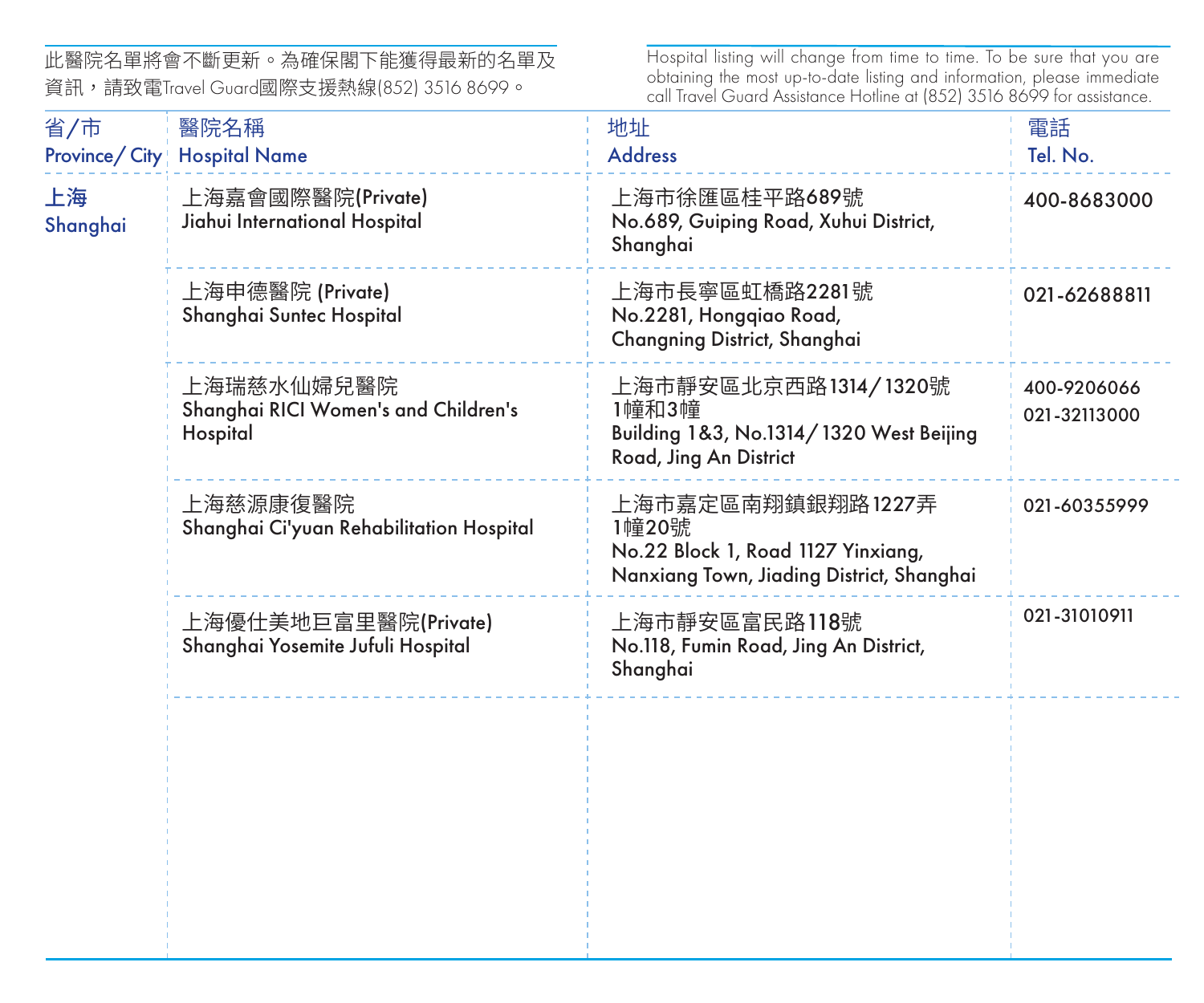| 省/市<br>Province/City | 醫院名稱<br><b>Hospital Name</b>                                                    | 地址<br><b>Address</b>                                                               | 電話<br>Tel. No. |
|----------------------|---------------------------------------------------------------------------------|------------------------------------------------------------------------------------|----------------|
| 天津<br>Tianjin        | 天津市第一中心醫院(3A)<br><b>Tianjin First Center Hospital</b>                           | 天津市南開區復康路24號<br>No. 24, Fukang Road, Nankai District,<br>Tianjin                   | 022-23626600   |
|                      | 天津泰達普華醫院 (Private)<br><b>TEDA Puhua International Hospital</b>                  | 天津經濟技術開發區第三大街61號<br>No. 61, Third Avenue, TEDA, Tianjin                            | 400-8120885    |
|                      | 天津和睦家醫院(Private)<br><b>Tianjin United Family Hospital</b>                       | 天津市河西區潭江道天瀟園22號<br>No. 22, Tianxiao Yuan, Tanjiang Road,<br>Hexi District, Tianjin | 022-58568500   |
|                      | 天津新世紀兒童醫院(Private)<br>Tianjin New Century Children's Hospital                   | 天津市和平區赤峰道33號<br>No. 33, Chifeng Road, Heping District,<br>Tianjin                  | 022-60975151   |
|                      | 天津美中宜和婦兒醫院(Private)<br>Tianjin Amcare Women's and Children's<br>Hospital        | 天津市南開區水上公園東路21號<br>No. 21, Water Park East Road,<br>Nankai District, Tianjin       | 400-1000016    |
|                      | 天津河西坤如瑪麗婦產醫院 (Private)<br>CongraMarie Women and Children's<br>Hospital(Tianjin) | 天津市河西區解放南路488號<br>No. 488, Jiefang South Road,<br>Hexi District, Tianjin           | 022-58785555   |
|                      |                                                                                 |                                                                                    |                |
|                      |                                                                                 |                                                                                    |                |
|                      |                                                                                 |                                                                                    |                |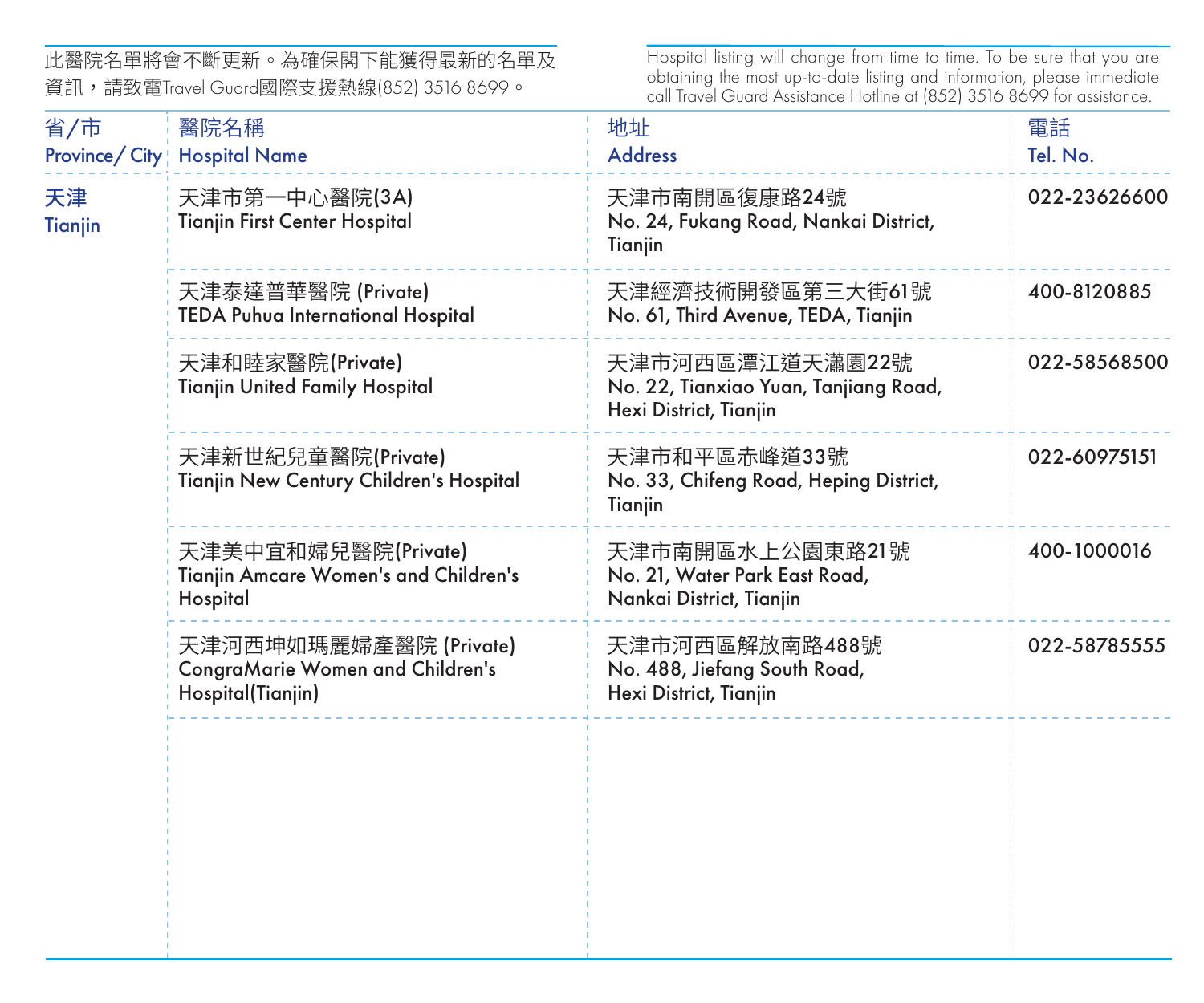| 省/市<br>Province/City | 醫院名稱<br><b>Hospital Name</b>                                                                               | 地址<br><b>Address</b>                                                             | 電話<br>Tel. No. |
|----------------------|------------------------------------------------------------------------------------------------------------|----------------------------------------------------------------------------------|----------------|
| 重慶<br>Chongging      | 重慶市醫科大學附屬第一醫院(3A)<br>The First Affiliated Hospital Of Chongging<br><b>Medical University</b>               | 重慶市渝中區袁家崗友誼路1號<br>No. 1, Youyi Road, Yuanjiagang,<br>Yuzhong District, Chongqing | 023-68811360   |
|                      | 重慶醫科大學附屬第一醫院金山醫院(3A)<br>Jinshan Hospital, The First Affiliated Hospital<br>of Chongqing Medical University | 重慶市兩江新區金渝大道50號<br>No.50, Jinyu Avenue, Liangjiang New<br>District, Chongging     | 023-65659393   |
|                      | 重慶萊佛士醫院(Private)<br><b>Raffles Hospital Chongging</b>                                                      | 重慶市渝中北區華山中路2號 No. 2,<br>Huashan Middle Road, Yubei District,<br>Chongging        | 023-86006999   |
| 廣東省<br>Guangdong     | 廣州現代醫院(2A)<br>Modern Hospital Guangzhou                                                                    | 廣州市天河區沙河濂泉路42號<br>No.42, Lianguan Road, Tianhe District,<br>Guangzhou            | 020-22221111   |
|                      | 中山大學附屬第六醫院雅和醫療(3A)<br>Graceland Medical Center of the Sixth<br>Affiliated Hospital of SYSU                 | 廣州市天河區員村二構路26號<br>No. 26 Yuancun Erheng Road,<br>Tianhe District, Guangzhou      | 020-38777688   |
|                      | 南方醫院 (3A)<br>Nanfang Hospital                                                                              | 廣州大道北1838號<br>No.1838, Dadao North, Guanghzou                                    | 020-62787276   |
|                      | 廣東省人民醫院 (3A)<br>Guangdong Province General Hospital                                                        | 廣州市越秀區中山二路106號<br>No. 106, Zhongshan Second Road,<br>Guangzhou                   | 020-83827812   |
|                      | 祈福醫院 (Private)<br><b>Clifford Hospital</b>                                                                 | 廣州市番禺區鴻福路3號<br>No.3, Hongfu Road, Panyu District,<br>Guangzhou                   | 020-84718123   |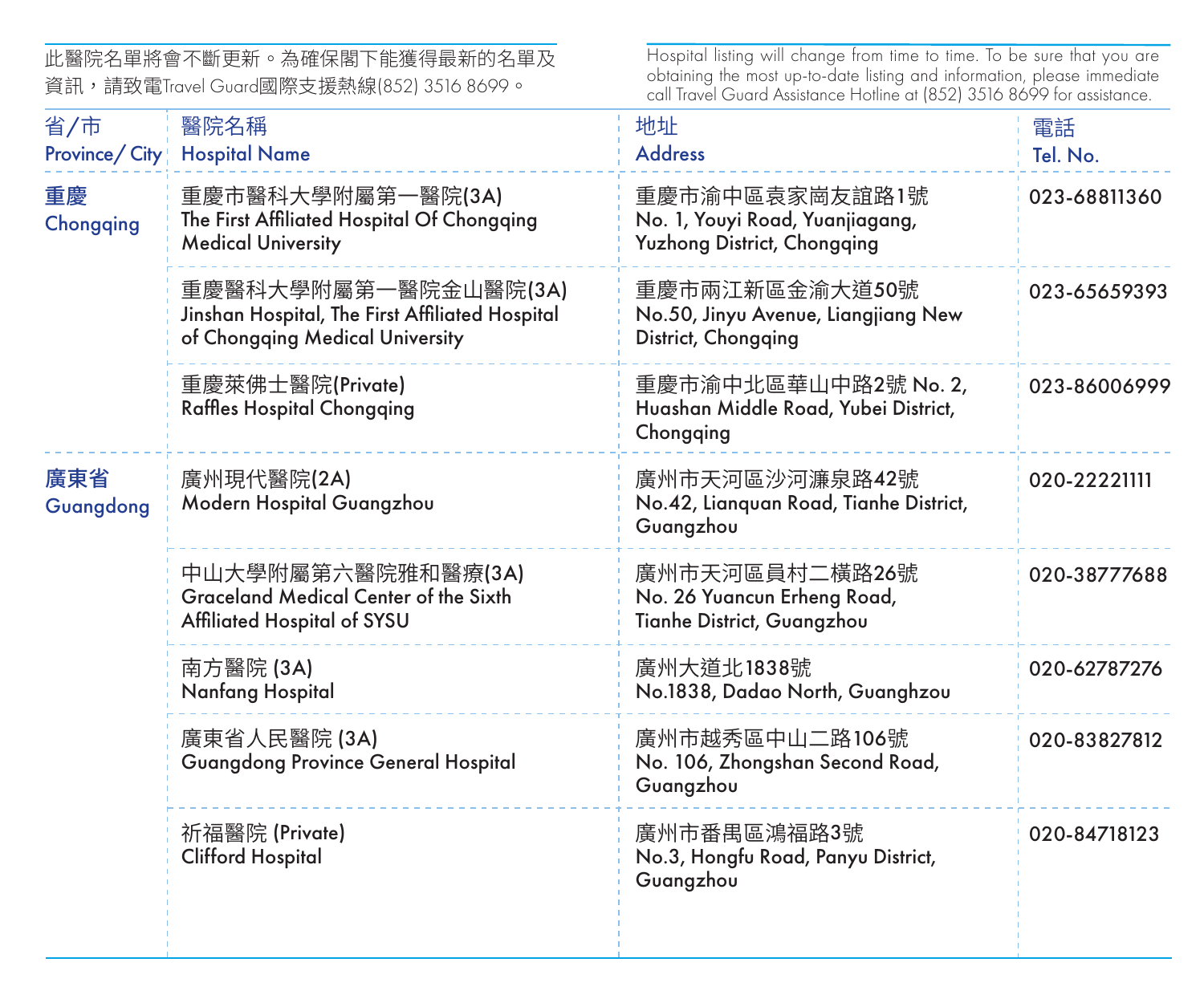| 省/市<br>Province/City | 醫院名稱<br><b>Hospital Name</b>                                                                                    | 地址<br><b>Address</b>                                                                                                                                                                          | 電話<br>Tel. No. |
|----------------------|-----------------------------------------------------------------------------------------------------------------|-----------------------------------------------------------------------------------------------------------------------------------------------------------------------------------------------|----------------|
| 廣東省<br>Guangdong     | 廣州復大腫瘤醫院(Private)<br>Fuda Cancer Hospital                                                                       | (北院區) 廣州市天河區棠德西路2號<br>(南院區) 廣州市海珠區赤崗聚德中路<br>91-93號<br>(North) No.2 Tangde Xi Road, Tianhe<br>District, Guangzhou<br>(South) No. 91-93 Jude Zhong Road,<br>Chigang, Haizhu District, Guangzhou | 020-85669999   |
|                      | 深圳和美婦兒科醫院(Private)<br>HOME Women's and Children's Hospital                                                      | 深圳市南山區深南路12018號<br>No.12018, Shennan Road, Nanshan District,<br>Shenzhen.                                                                                                                     | 0755-33919133  |
|                      | 香港大學深圳醫院國際醫療中心(3A)<br>The University of Hong Kong Shenzhen<br><b>Hospital International Medical Center</b>      | 深圳市福田區海園一路1號<br>香港大學深圳醫院V楝<br>Block V, No.1 Haiyuan 1st Road,<br>The University of Hong Kong - Shenzhen<br>Hospital, Futian District, Shenzhen                                                | 0755-86913388  |
|                      | 廣州市伊莉莎白婦產醫院(Private)<br>Guangzhou Elizabeth International Medical<br>Centre                                     | 廣州市荔灣區康王中路484號<br>No. 484, Kangwang Middle Road,<br>Liwan District, Guangzhou                                                                                                                 | 020-81734687   |
|                      | 深圳遠東婦兒科醫院(國際健康服務中心)<br>(Private)<br>Shenzhen Far-East Women&Children<br>Hospital (International Medical Center) | 深圳市羅湖區深南東路2097號三層<br>3/F, No. 2097, East Shennan Road,<br>Luohu District, Shenzhen                                                                                                            | 0755-82613384  |
|                      | 深圳美中宜和婦兒科醫院(Private)<br>Shenzhen Amcare Women's & Children's<br>Hospital                                        | 深圳市南山區南新路2059號<br>No. 2059, Nanxin Road, Nanshan District,<br>Shenzhen                                                                                                                        | 400-1000016    |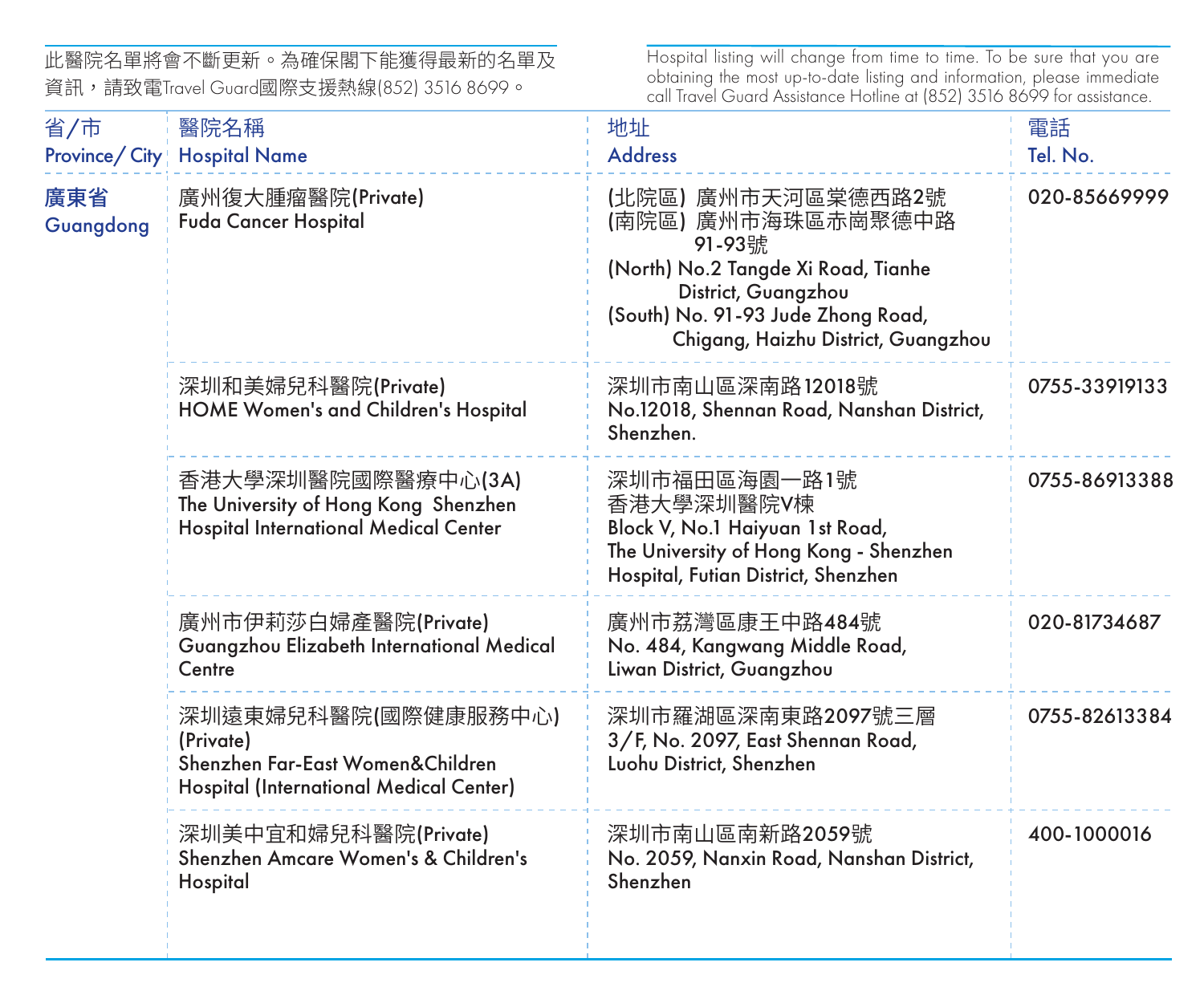| 省/市<br>Province/City | 醫院名稱<br><b>Hospital Name</b>                                                                                                        | 地址<br><b>Address</b>                                                     | 電話<br>Tel. No.               |
|----------------------|-------------------------------------------------------------------------------------------------------------------------------------|--------------------------------------------------------------------------|------------------------------|
| 廣東省<br>Guangdong     | 中山大學附屬第五醫院鳳凰國際醫療<br>中心(3A)<br>Phoenix International Medical Center Of<br>The Fifth Affiliated Hospital of Sun Yat-Sen<br>University | 珠海市香洲區梅華東路52號<br>No. 52, Meihua Dong Road,<br>Xiangzhou District, Zhuhai | 0756-2528181<br>0756-2528180 |
|                      | 北京大學深圳醫院國際醫療中心(3A)<br>The University of Beijing Shenzhen Hospital<br>International Medical Center                                   | 深圳市福田區蓮花路1120號<br>No.1120, Lianhua Road, Futian Disrtict,<br>Shenzhen    | 0755-83534746                |
|                      | 廣州和睦家醫院(Private)<br>Guangzhou United Family Hospital                                                                                | 廣州市海珠區芳園路28號<br>No. 28, Fangyuan Road, Haizhu District,<br>Guanazhou     | 400-8919191                  |
| 廣西<br>Guangxi        | 桂林市人民醫院 (3A)<br>Guilin People's Hospital                                                                                            | 桂林市文明路12號<br>No. 12, Wenming Road, Guilin                                | 0773-2822091                 |
| 黑龍江<br>Heilongjiang  | 哈爾濱醫科大學第一附屬醫院(3A)<br>First Affiliated Hospital of Harbin Medical<br>University                                                      | 哈爾濱南崗區郵政街23號<br>No. 23, Youzheng Street, Nangang District,<br>Harbin     | 0451-53643849                |
|                      | 哈爾濱和美婦兒醫院(Private)<br>Harbin HOME Maternity Hospital                                                                                | 哈爾濱市南崗開發區贛水路13號<br>No.13, Ganshui Road, Nangang District,<br>Harbin      | 0451-87256888                |
| 湖北省<br>Hubei         | 武漢大學中南醫院(3A)<br>Wuhan University ZhongNan Hospital                                                                                  | 武漢市東湖路169號<br>No. 169, Donghu Road, Wuhan                                | 027-67812888                 |
|                      |                                                                                                                                     |                                                                          |                              |
|                      |                                                                                                                                     |                                                                          |                              |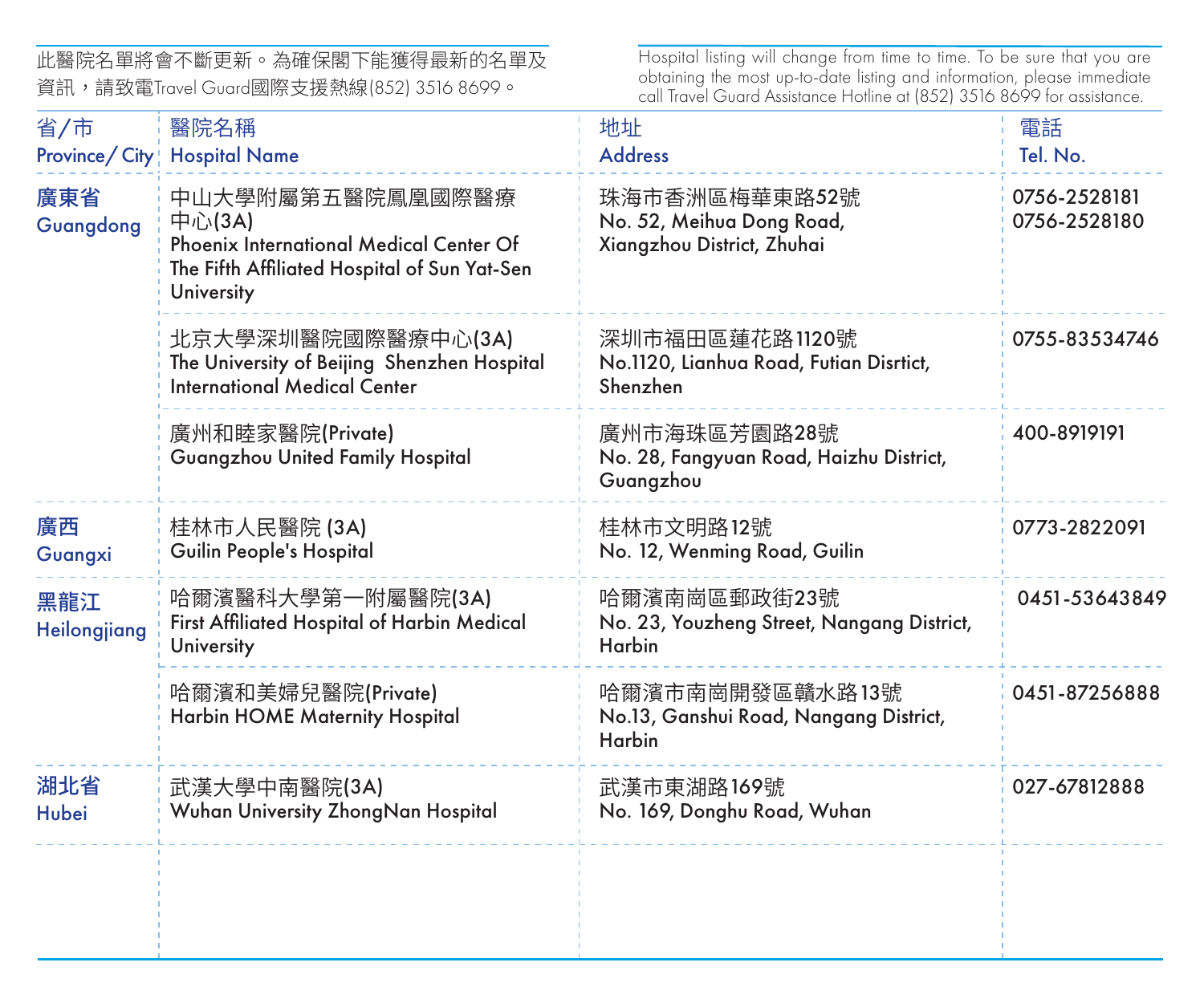| 省/市<br>Province/City | 醫院名稱<br><b>Hospital Name</b>                                                 | 地址<br><b>Address</b>                                                                                                                                            | 電話<br>Tel. No.                 |
|----------------------|------------------------------------------------------------------------------|-----------------------------------------------------------------------------------------------------------------------------------------------------------------|--------------------------------|
| 湖北省<br>Hubei         | 武漢光谷醫院 (Private)<br>Wuhan Optics Valley Hospital                             | 武漢市東湖新技術開發區魯巷綠化廣場<br>東南側光谷廣場5樓<br>5th Floor, Optics Valley Plaza, Southeast<br>of Luxiang Green Square, East Lake New<br>Technology Development District, Wuhan | 027-67885302                   |
|                      | 武漢百佳婦產醫院(Private)<br>Wuhan Baijia Maternity Hospital                         | 武漢市江岸區建設大道1091號<br>No. 1091, Jianshe Avenue, Jiangan District,<br>Wuhan                                                                                         | 027-66666333                   |
| 湖南省<br>Hunan         | 中南大學湘雅醫院(3A)<br>Xiangya Hospital Central - South University                  | 長沙市湘雅路87號<br>No. 87, Xiangya Road, Changsha                                                                                                                     | 0731-84328888                  |
|                      | 中南大學湘雅二醫院 (3A)<br>The Second Xiangya Hospital of Central<br>South University | 長沙市人民中路139號<br>No.139, Renmin Middle Road, Changsha                                                                                                             | 0731-85295888<br>0731-85294300 |
|                      | 湖南省旺旺醫院 (Private)<br>Hunan Want Want Hospital                                | 湖南省芙蓉區人民東路318號<br>No. 318, Renmin East Road, Furong District,<br>Hunan                                                                                          | 0731-82775411                  |
|                      | 泰和醫院 (Private)<br><b>Taihe Hospital</b>                                      | 長沙市開福區芙蓉北路529號<br>No.529, Furong North Road, Kaifu District,<br>Changsha, Hunan                                                                                 | 0731-88518888                  |
| 江蘇省<br>Jiangsu       | 南京明基醫院(Private)<br><b>Beng Medical Center</b>                                | 南京市建鄴區河西大街71號<br>No. 71, Nanjing Hexi Street, Jianye District,<br>Nanjing                                                                                       | 025-86780562                   |
|                      |                                                                              |                                                                                                                                                                 |                                |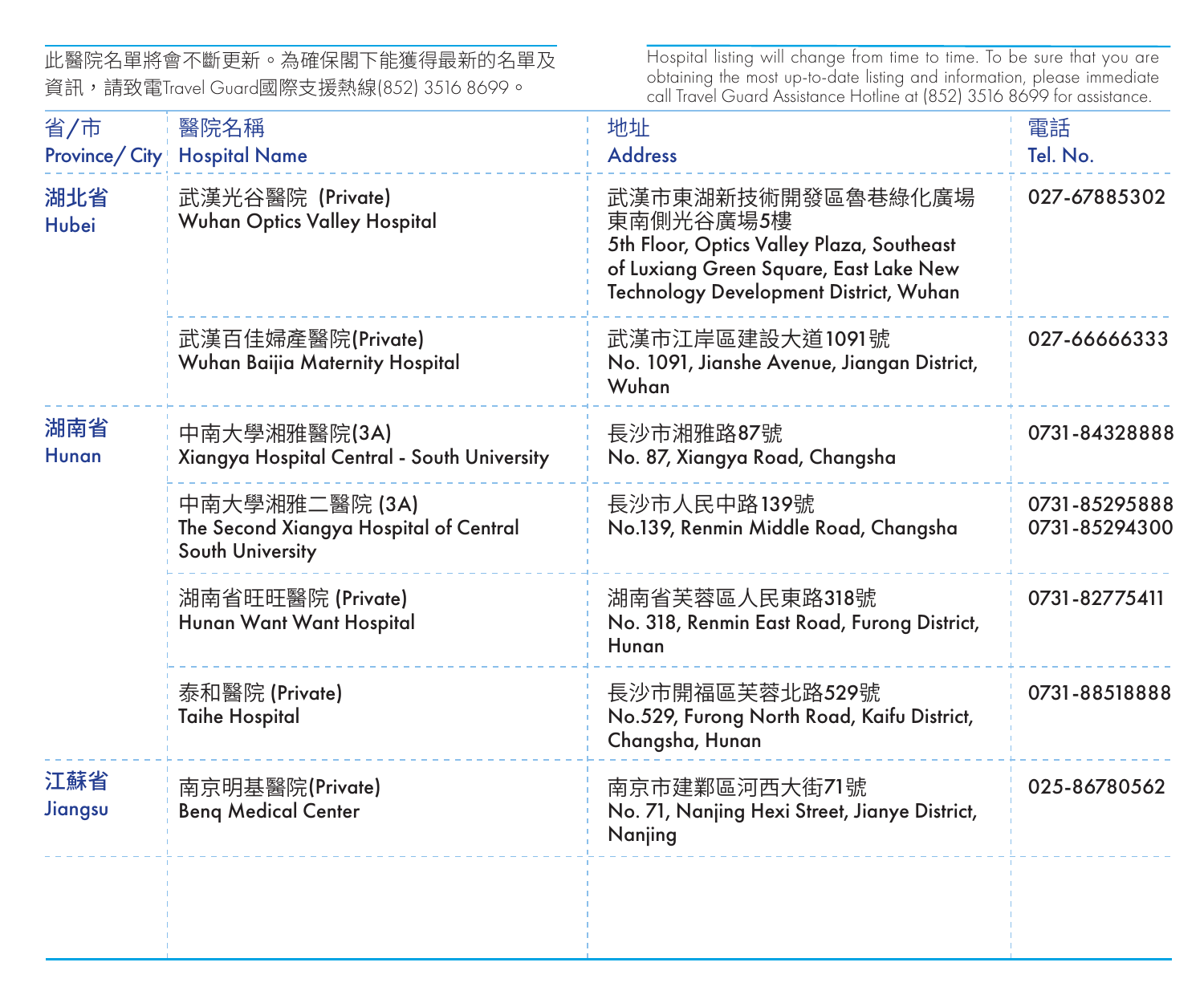| 省/市<br>Province/City | 醫院名稱<br><b>Hospital Name</b>                                                     | 地址<br><b>Address</b>                                                                                                    | 電話<br>Tel. No. |
|----------------------|----------------------------------------------------------------------------------|-------------------------------------------------------------------------------------------------------------------------|----------------|
| 江蘇省<br>Jiangsu       | 南京同仁醫院(Private)<br>Nanjing Tongren Hospital                                      | 南京市江寧經濟技術開發區吉印大道<br>2007號<br>No. 2007, Jiyin Road, Jiangning Economic<br>and Technological Development Zone,<br>Nanjing | 025-66989999   |
|                      | 蘇州明基醫院國際醫療中心 (3A)<br>Suzhou BenQ Hospital International<br><b>Medical Center</b> | 蘇州市新區竹園路181號<br>No. 181, Zhuyuan Road, New District,<br>Suzhou                                                          | 0.512-80838800 |
|                      | 蘇州大學附屬第二醫院(3A)<br>Second Affiliated Hospital of Suzhou<br>University             | 蘇州市姑蘇區三香路1055號<br>No.1055, Sanxiang Road, Gusu District,<br>Suzhou                                                      | 0.512-67783343 |
|                      | 無錫虹橋醫院 (2A)<br>Wuxi Honggiao Hospital                                            | 無錫市長江北路150號<br>No.150, Changjiang North Road, Wuxi                                                                      | 0510-82136888  |
|                      | 蘇州新世紀兒童醫院(Private)<br>Suzhou New Century International Children's<br>Hospital    | 蘇州工業園區鐘南街92號<br>No. 92, Zhongnan Street, Suzhou Industrial<br>Park, Suzhou                                              | 0.512-88176666 |
|                      | 南京華世佳寶婦產醫院(Private)<br>NJ HSCYBele Obstetrics and Gynecology<br>Hospital         | 南京建鄴區水西門大街文體西路9號<br>No. 9, Wenti West Street, Shuiximen Avenue,<br>Jianye District, Nanjing                             | 025-86577666   |
|                      |                                                                                  |                                                                                                                         |                |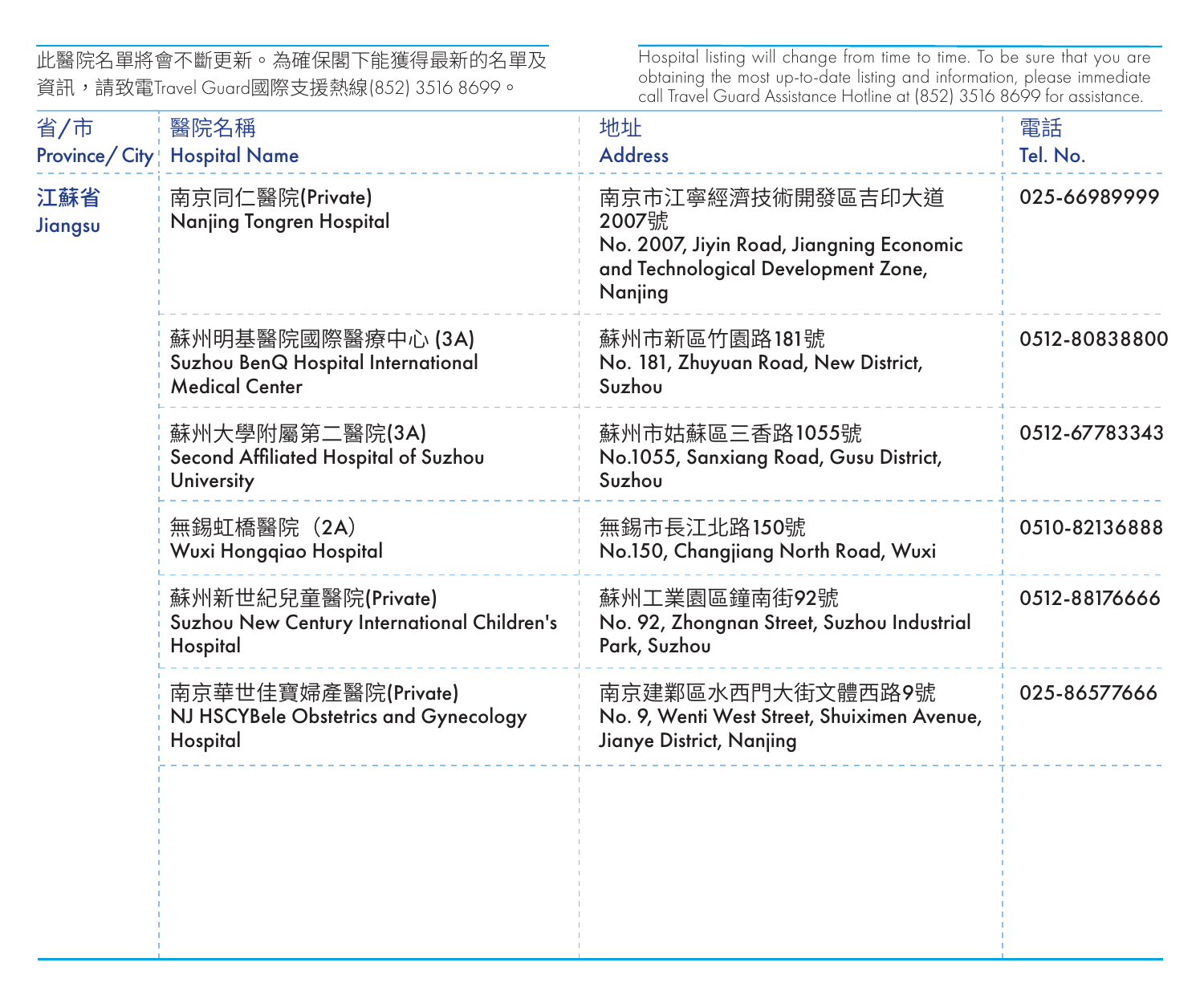| 省/市<br>Province/City | 醫院名稱<br><b>Hospital Name</b>                                                                | 地址<br><b>Address</b>                                                                | 電話<br>Tel. No.  |
|----------------------|---------------------------------------------------------------------------------------------|-------------------------------------------------------------------------------------|-----------------|
| 江蘇省<br>Jiangsu       | 無錫百佳婦產醫院(Private)<br>Wuxi Baijia Materniy Hospital                                          | 江蘇省無錫市梁溪區南湖大道618號<br>No. 618, South Lake Avenue, Liangxi District,<br>Wuxi, Jiangsu | 0510-89998888   |
|                      | 常州市第四人民醫院國際部(Private)<br>Changzhou Fourth People's Hospital<br>International Service Clinic | 常州市新北區紅河路68號<br>No. 68, Honghe Road, Xinbei District,<br>Changzhou                  | 0.519-869807220 |
|                      | 蘇州蘇哈國際醫療中心(Private)<br>Suha International Medicine                                          | 蘇州市高新區漓江路1號<br>No.1, Lijiang Road, Hi-Tech Zone, Suzhou                             | 0.512-66891666  |
| 遼寧省<br>Liaoning      | 大連醫科大學附屬第二醫院(3A)<br>Dalian Medicine University Affiliated Second<br>Hospital                | 大連市沙河口區中山路467號<br>No. 467, Zhongshan Road, Shahekou<br>District, Dalian             | 0411-84671291   |
|                      | 獠寧省金秋醫院 (3A)<br>Liaoning Provincial Jingiu Hospital                                         | 瀋陽市瀋河區小南街317號<br>No. 317, Xiaonan Street, Shenhe District,<br>Shengyang             | 024-62784567    |
|                      | 中一東北國際醫院(Private)<br><b>First Mandarin Northeast International</b><br>Hospital              | 瀋陽市渾南區天賜街2-3號<br>No.2-3, Tianci Street, Hunnan District,<br>Shenyang                | 024-62361111    |
|                      | 大連維特奧國際醫院(Private)<br><b>Dalian VITUP International Hospital</b>                            | 大連市大連開發區雙D港生命二路22號<br>No. 22, No.2 DNA Road DD Port, Dalian                         | 0411-39271902   |
|                      | 瀋陽美德因婦兒醫院(Private)<br>Shenyang Madein Women's and Children's<br>Hospital                    | 瀋陽美德因婦兒醫院(Private)<br>Shenyang Madein Women's and Children's<br>Hospital            | 024-23383838    |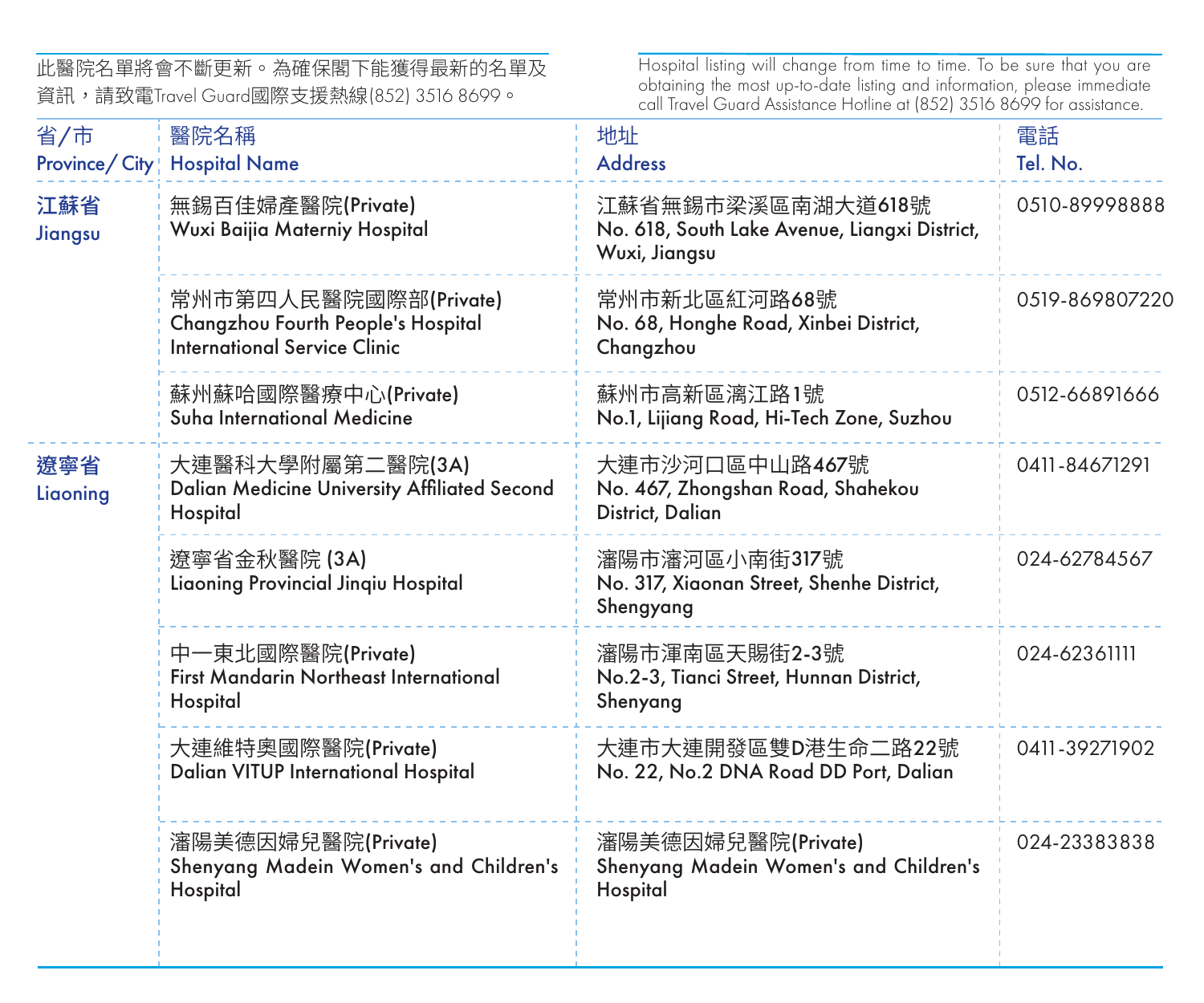| 省/市<br>Province/City | 醫院名稱<br><b>Hospital Name</b>                                          | 地址<br><b>Address</b>                                                     | 電話<br>Tel. No. |
|----------------------|-----------------------------------------------------------------------|--------------------------------------------------------------------------|----------------|
| 遼寧省<br>Liaoning      | 大連百佳婦產醫院(Private)<br>Dalian Baijia Maternity Hospital                 | 遼寧省大連市西崗區勝利路98號<br>No. 98, Shengli Road, Xigang District,<br>Dalian      | 0411-82289611  |
|                      | 大連市友誼醫院(Public)<br>Dalian Municipal Friendship Hospital               | 大連市中山區三八廣場8號<br>No. 8, Sanba Square, Zhongshan District,<br>Dalian       | 0411-82717393  |
|                      | 美琳達婦兒醫院(Private)<br>Melinda Women and Children's<br>Hospital (Dalian) | 大連市沙河口區長江路938號<br>No. 938, Changjiang Road,<br>Shahekou District, Dalian | 0411-39253302  |
| 陝西省<br>Shanxi        | 西安儷人醫院(Private)<br>Xian Liren hospital of Gynaecology                 | 西安市高新區科技路30號<br>No. 30, Keji Road, Gaoxin District, Xian                 | 029-88635555   |
|                      |                                                                       |                                                                          |                |
|                      |                                                                       |                                                                          |                |
|                      |                                                                       |                                                                          |                |
|                      |                                                                       |                                                                          |                |
|                      |                                                                       |                                                                          |                |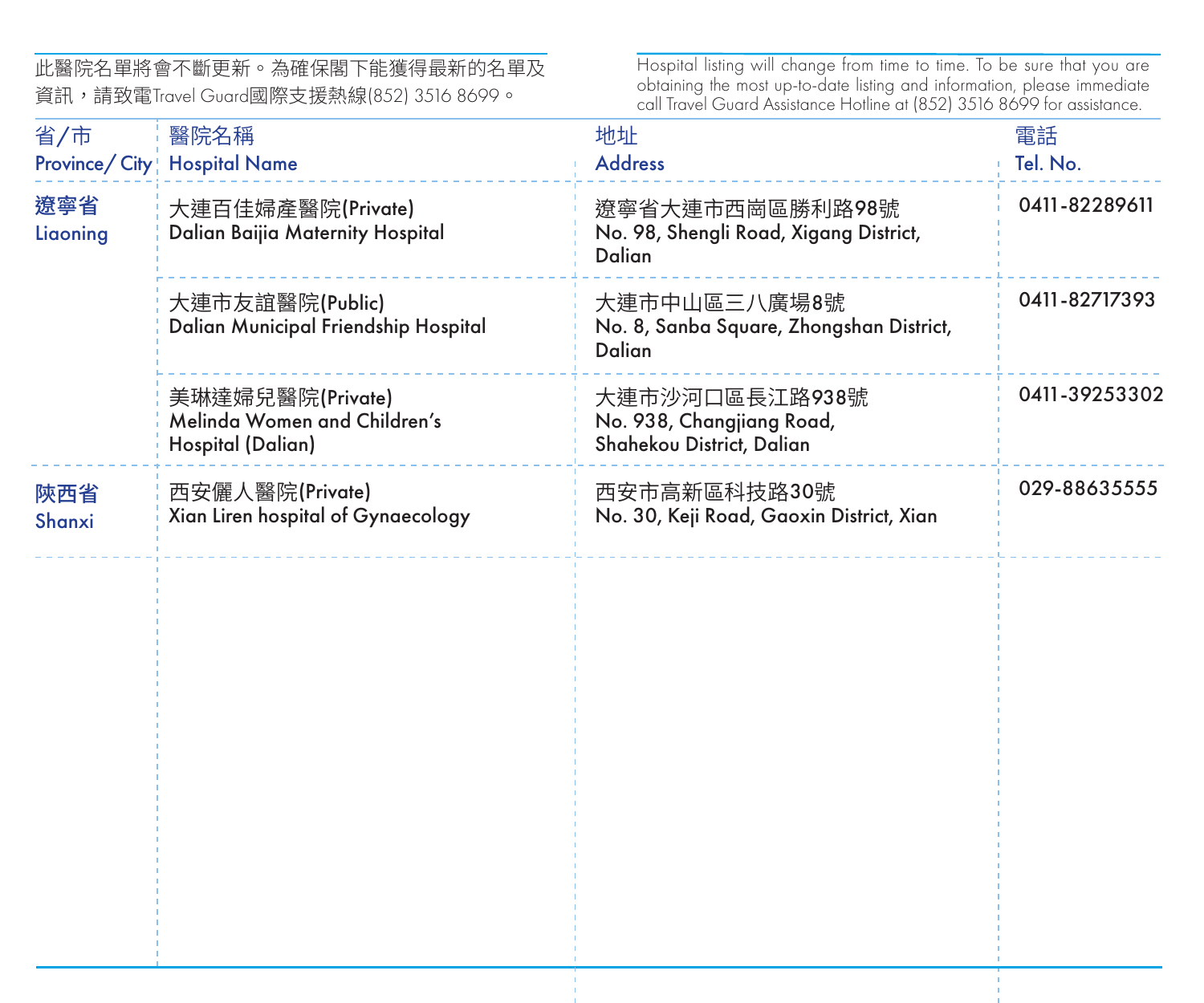| 省/市<br>Province/City | 醫院名稱<br><b>Hospital Name</b>                                      | 地址<br><b>Address</b>                                                              | 電話<br>Tel. No. |
|----------------------|-------------------------------------------------------------------|-----------------------------------------------------------------------------------|----------------|
| 山東省<br>Shandong      | 青島婦嬰醫院<br>Qingdao women& Infants Hospital                         | 青島市市南區中山路19號<br>No. 19, Zhongshan Road, Shinan District,<br>Qingdao.              | 0532-5897 5096 |
|                      | 濟南市中心醫院(3A)<br>Jinan Central Hospital                             | 濟南市曆下區解放路105號<br>No. 105, Jiefang Road, Lixia District, Jinan                     | 0531-68623094  |
|                      | 山東省千佛山醫院 (3A)<br>Shandong Qianfoshan Hospital                     | 山東省濟南市曆下區經十路16766號<br>No. 16766, Jingshi Road, Lixia District, Jinan,<br>Shandong | 0531-89269028  |
|                      | 青島市市立醫院東院 (3A)<br>Qingdao Municipal Hospital<br>(East Department) | 青島市市南區東海中路5號<br>No. 5, Donghaizhong Road, Shinan District,<br>Qingdao             | 0532-85937690  |
|                      | 青島市中心醫院 (3A)<br>Qingdao Center Hospital                           | 青島市市北區四流南路127號<br>No. 127. Si Liu South Road, Shibei District.<br>Qingdao         | 0532-84852961  |
|                      | 青島和睦家醫院(Private)<br>Qingdao United Family Hospita                 | 青島市嶗山區香港東路319號<br>No. 319, Hong Kong East Road, Laoshan<br>District, Qingdao      | 400-8919191    |
|                      | 濟南艾瑪婦產醫院(Private)<br>Jinan Aima Maternity Hospitall               | 濟南市曆下區窯頭路1號<br>No.1, Yaotou Road, Lixia District, Jinan                           | 0531-82318866  |
|                      | 煙臺綠葉鮑巴斯康復醫院(Private)<br>Yantai Luye-Bobath Rehab Hospital         | 煙臺市高新區海博路8號<br>No. 8, Haibo Road, High-tech Zone, Yantai,<br>Shandong             | 0535-8207617   |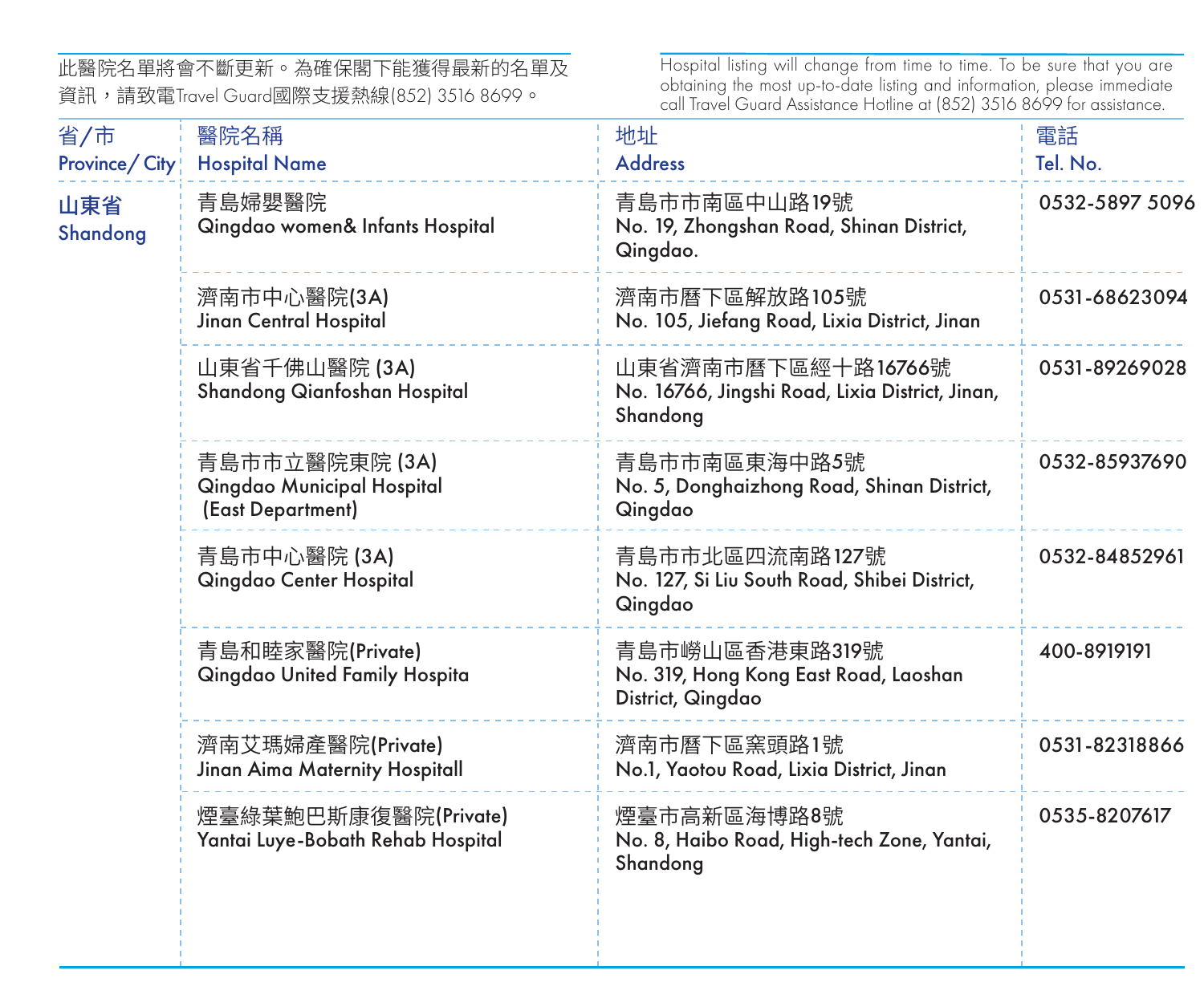| 省/市<br>Province/City | 醫院名稱<br><b>Hospital Name</b>                                                                               | 地址<br><b>Address</b>                                                  | 電話<br>Tel. No. |
|----------------------|------------------------------------------------------------------------------------------------------------|-----------------------------------------------------------------------|----------------|
| 山東省<br>Shandona      | 青島大學附屬醫院國際醫療部 (3A)<br>The Affiliated Hospital of Qingdao University<br><b>International Medical Center</b> | 青島市市南區江蘇路16號<br>No. 16, Jiangsu Road, Shinan District,<br>Qingdao     | 0532-82912071  |
|                      | 青島新世紀婦兒醫院(Private)<br>Qingdao New Century Women's and<br>Children's Hospital                               | 青島市市北區武定路27號<br>No. 27, Wuding Road, Shibei District,<br>Qingdao      | 0532-58526688  |
|                      | 成都新世紀婦女兒章醫院(Private)<br>Chengdu New Century Women's and<br>Children's Hospital                             | 四川省成都市青羊區包家巷77號<br>No. 77, Baojia Lane, Qingyang District,<br>Chengdu | 028-65311666   |
| 四川省<br>Sichuan       | 成都安琪兒婦產醫院(Private)<br>Angle Women's & Chlidren's Hospital                                                  | 四川省成都市武侯區高攀路3號<br>No. 3, Gaopan Road, Wuhou District,<br>Chengdu      | 028-81922222   |
|                      | 成都西區安琪兒婦產醫院(Private)<br>Chengdu West Area Angel Women's &<br>Children's Hospital                           | 成都市蜀漢路532號<br>No. 532, Shuhan Road, Chengdu                           | 028-68718666   |
|                      | 成都顧連錦宸康復醫院(Private)<br>Care Alliance Rehabilitation Hospital of<br>Chengdu                                 | 成都市成華區雅礱江路<br>Yalongjiang Road, Chenghua District,<br>Chengdu         | 028-83100386   |
|                      |                                                                                                            |                                                                       |                |
|                      |                                                                                                            |                                                                       |                |
|                      |                                                                                                            |                                                                       |                |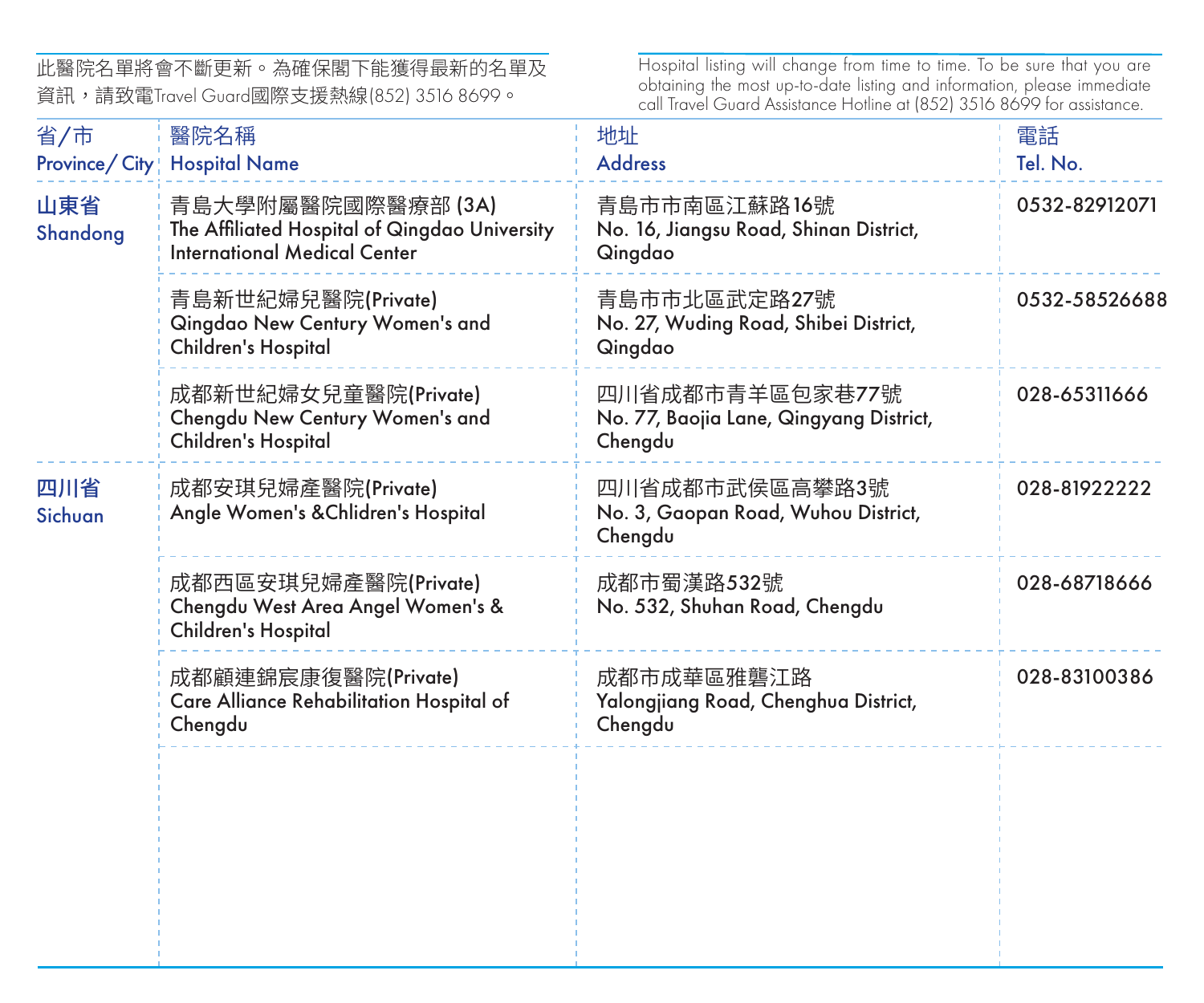| 省/市<br>Province/City | 醫院名稱<br><b>Hospital Name</b>                                                                               | 地址<br><b>Address</b>                                                                    | 電話<br>Tel. No. |
|----------------------|------------------------------------------------------------------------------------------------------------|-----------------------------------------------------------------------------------------|----------------|
| 新疆<br>Xinjiang       | 新疆維吾爾自治區人民醫院 (3A)<br>People's Hospital of Xinjiang<br>UygurAutonomous Region                               | 新疆烏魯木齊市天山區天池路91號<br>No. 91, Tianchi Road, Tianshan District,<br>Urumgi, Xinjiang        | 0991-8562222   |
| 雲南省<br>Yunnan        | 昆明同仁醫院(Private)<br>Kunming Tongren Hospital                                                                | 昆明市西山區廣福路1099號<br>No. 1099, Guangfu Road, Xishan District,<br>Kunming                   | 0871-64562222  |
|                      | 昆明市第一人民醫院(3A)<br>Kunming First People's Hospital                                                           | 昆明市青年路504號<br>No. 504, Qingnian Road, Kunming                                           | 0871-3188200   |
|                      | 雲南瑞奇德醫院 (Private)<br>Richland International Hospital                                                       | 雲南省昆明市北京延長線尚都國際大廈<br>1-3層<br>1-3/F, Shangdu Building, Yanchang Beijing<br>Road, Kunming | 0871-65741988  |
|                      | 昆明中英安琪兒婦產醫院(Private)<br>Kunming Sino-Uk Angel Women's &<br>children's Hospital                             | 昆明市五華區滇緬大道199號<br>No. 199, Chenmian Road, Wuhuan District,<br>Kunming                   | 0871-67379999  |
| 浙江省<br>Zhejiang      | 浙江大學醫學院附屬邵逸夫醫院(3A)<br>Sir Run Run Shaw Hospital Affiliated with<br>School of Medicine, Zhejiang University | 杭州市慶春東路3號<br>No. 3, Qingchun East Road, Hangzhou                                        | 0.571-86090073 |
|                      | 寧波開發區中心醫院 (2B)<br>Ningbao Development Zone Center Hospital                                                 | 寧波市北侖華山路666號<br>No. 666, Beilunhuashan Road, Ningbo                                     | 0574-86837211  |
|                      | 浙江醫院 (3A)<br>Zhejiang Hospital                                                                             | 浙江省杭州市靈隱路12號<br>No. 12, Ling Yin Road, Hangzhou                                         | 0571-87987373  |
|                      |                                                                                                            |                                                                                         |                |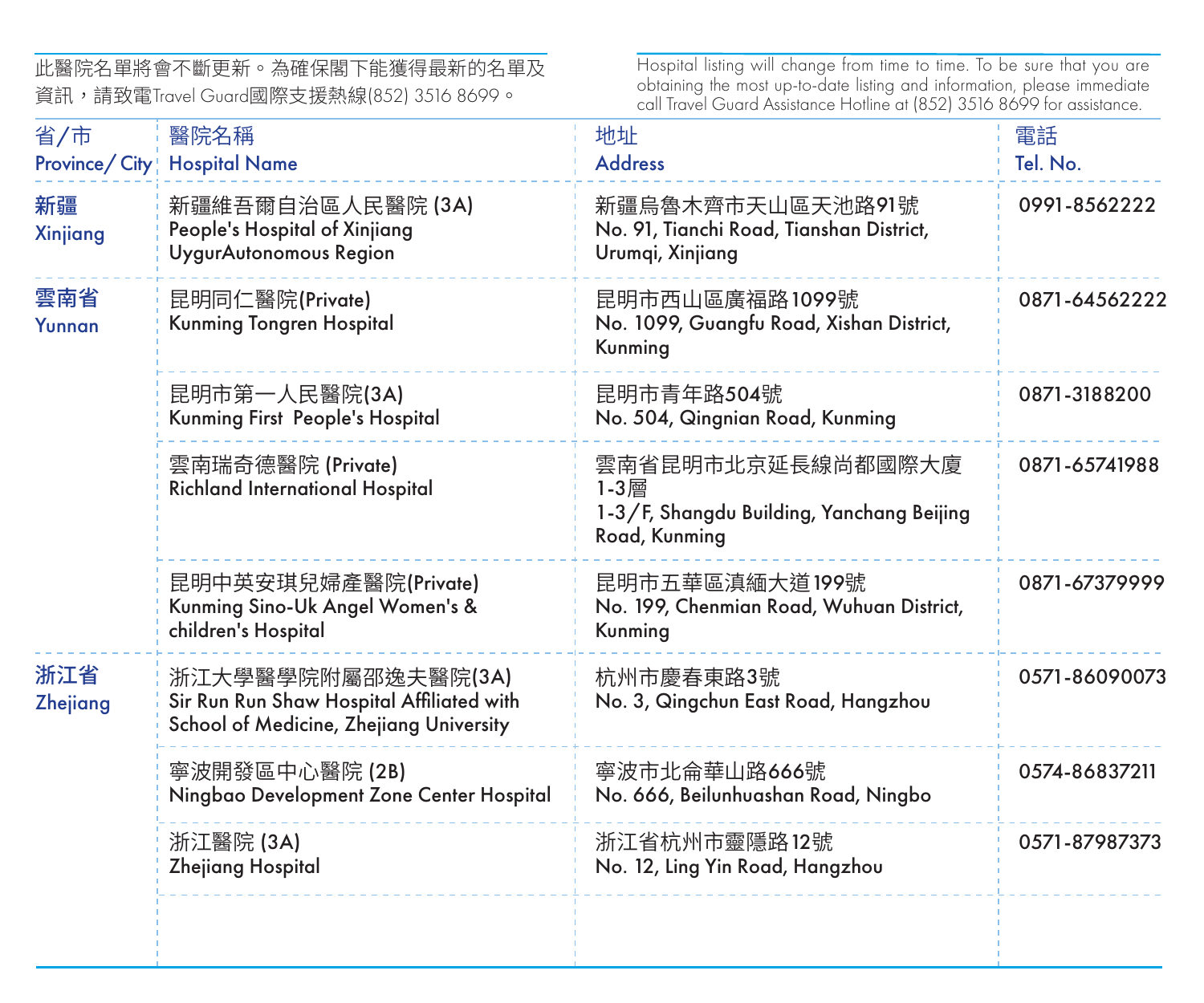| 省/市<br>Province/City | 醫院名稱<br><b>Hospital Name</b>                                                                                                                                            | 地址<br><b>Address</b>                                                                                        | 電話<br>Tel. No. |
|----------------------|-------------------------------------------------------------------------------------------------------------------------------------------------------------------------|-------------------------------------------------------------------------------------------------------------|----------------|
| 浙江省<br>Zhejiang      | 杭州愛德醫院 (3A)<br>Hangzhou Aid Hospital                                                                                                                                    | 杭州市下城區東新路509號<br>No. 509, Dongxin Road, Xiacheng District,<br>Hangzhou                                      | 0571-86801990  |
|                      | 浙江大學醫學院附屬第二醫院<br>國際醫學部-解放路院區(3A)<br>The Second Affiliated Hospital Zhejiang<br>University School of Medicine-International<br><b>Medicine Department-Jiefang Campus</b> | 杭州市上城區解放路88號<br>No. 88, Jiefang Road, Shangcheng District,<br>Hangzhou                                      | 0571-89713988  |
|                      | 杭州明州醫院(3A)<br>Mingzhou Hospital                                                                                                                                         | 杭州市蕭山區市心北路590號<br>No. 590, Shixin North Road, Xiaoshan<br>District, Hangzhou                                | 0571-83823552  |
|                      | 浙江大學醫學院附屬第二醫院<br>國際醫學部-濱江院區 (3A)<br>The Second Affiliated Hospital Zhejiang<br>University School of Medicine-International<br>Medicine Department- Riverside Campus     | 杭州市濱江區江虹路1511號7樓<br>7/F, Central Building, No.1511 Jianghong<br>Road, Binjiang District, Hangzhou, Zhejiang | 0.571-89713988 |
|                      | 浙江綠城心臟血管病醫院國際醫院部<br>(Private)<br>International Medical Department of Zhejiang<br>Greentown Cardiovascular Disease Hospital                                              | 杭州市西湖區古墩路409號<br>No. 409, Gudun Rd., Xi'hu District,<br>Hangzhou                                            | 0571-88213830  |
|                      | 杭州美華婦兒醫院(Private)<br>Hangzhou American-Sino OB/GYN/<br><b>Pediatrics Hospital</b>                                                                                       | 杭州市上城區中山中路558號<br>No. 558, Zhong Shan Zhong Road,<br>Shangcheng District, Hangzhou                          | 0571-86598888  |
|                      | 杭州艾瑪婦產醫院(Private)<br>Hangzhou Aima Maternity Hospital                                                                                                                   | 杭州市西湖區古墩路666號<br>No. 666, Gudun Rd, Xihu District, Hangzhou                                                 | 0571-56868818  |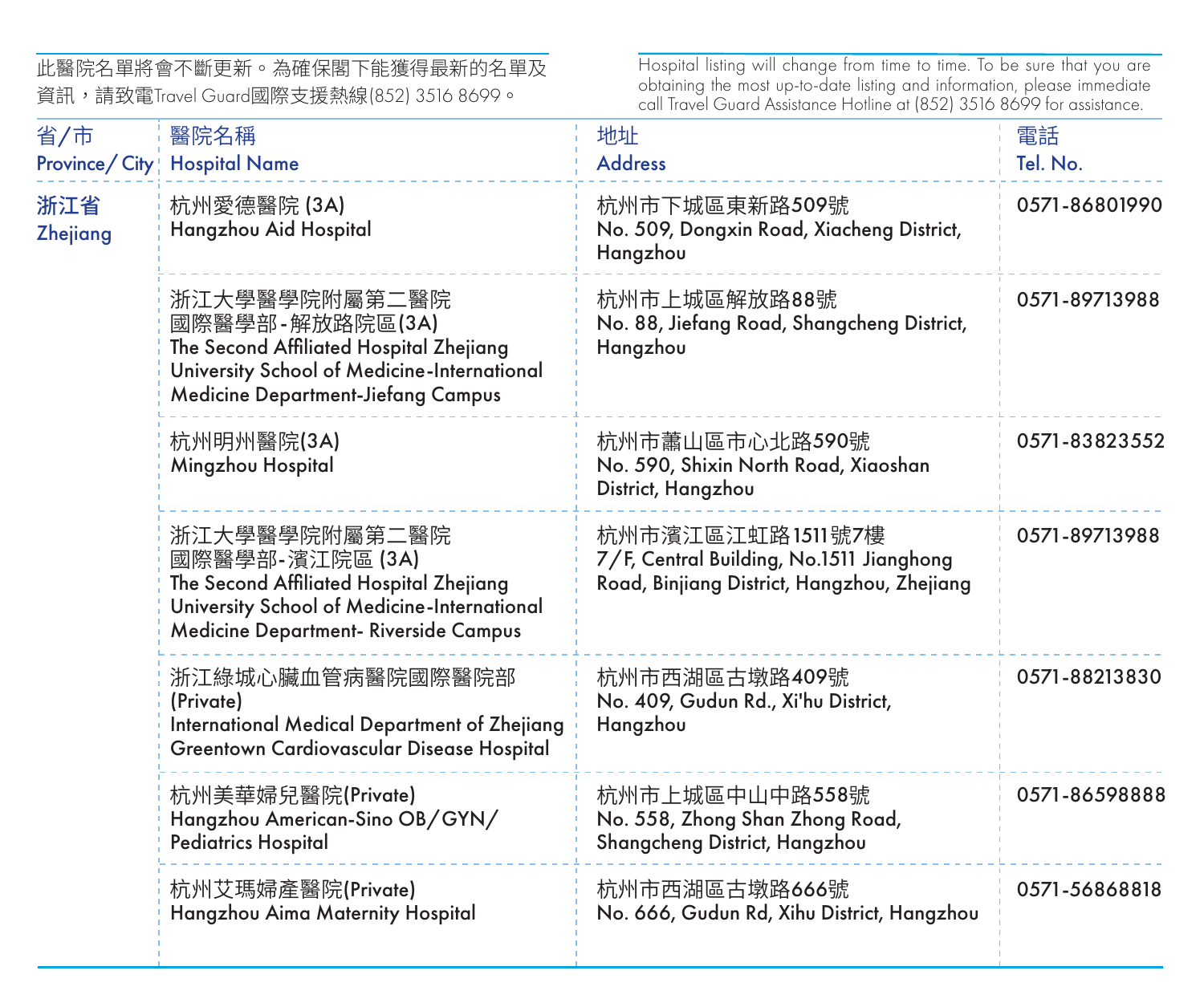Hospital listing will change from time to time. To be sure that you are obtaining the most up-to-date listing and information, please immediate call Travel Guard Assistance Hotline at (852) 3516 8699 for assistance.

| 省/市<br>Province/City | 醫院名稱<br><b>Hospital Name</b>                                                   | 地址<br><b>Address</b>                                                                                                  | 電話<br>Tel. No. |
|----------------------|--------------------------------------------------------------------------------|-----------------------------------------------------------------------------------------------------------------------|----------------|
| 浙江省<br>Zhejiang      | 杭州美中宜和婦兒醫院(Private)<br>Hangzhou Amcare Women's & Children's<br>Hospital        | 杭州市西湖區古墩路67號<br>No.67, Gudun Road, Xihu District, Hangzhou                                                            | 400-1000016    |
|                      | 杭州樂天派英智康復醫院(Private)<br>Hangzhou Le Tian Pai Intech Rehabilitation<br>Hospital | 杭州市濱江區濱文路200號<br>No. 200, Binwen Road, Binjiang District,<br>Hangzhou                                                 | 0571-26201100  |
| 河北省<br>Hebei         | 河北燕達陸道培醫院(Private)<br>Hebei Yanda Ludaopei Hospital                            | 河北省廊坊市燕郊經濟技術開發區<br>思菩蘭路<br>Si Pu Lan Road, Yanjiao Economic and<br>Technological Development Zone, Langfang,<br>Hebei | 0316-3306328   |

表內各醫院評級乃由中國衛生部自行審定和分級。 若有任何改動,AIG 將不會作事先通知。

表內的醫院網路名單AIG擁有絕對的選擇權作出改動而不需事 先的通知。若客戶需要有關醫院的轉介服務,可先行致電Travel Guard 國際支援熱線查詢。

The gradings of the hospitals are classified by the Ministry of Health of the People's Republic of China. The grading will be changed from time to time by the Ministry of Health of the People's Republic of China without any prior notice.

This list of hospitals is subject to change at AIG's discretion without prior notice. The Beneficiary should call Travel Guard Assistance Hotline to obtain referral on the nearest hospitals prior to visit any hospital on this list.